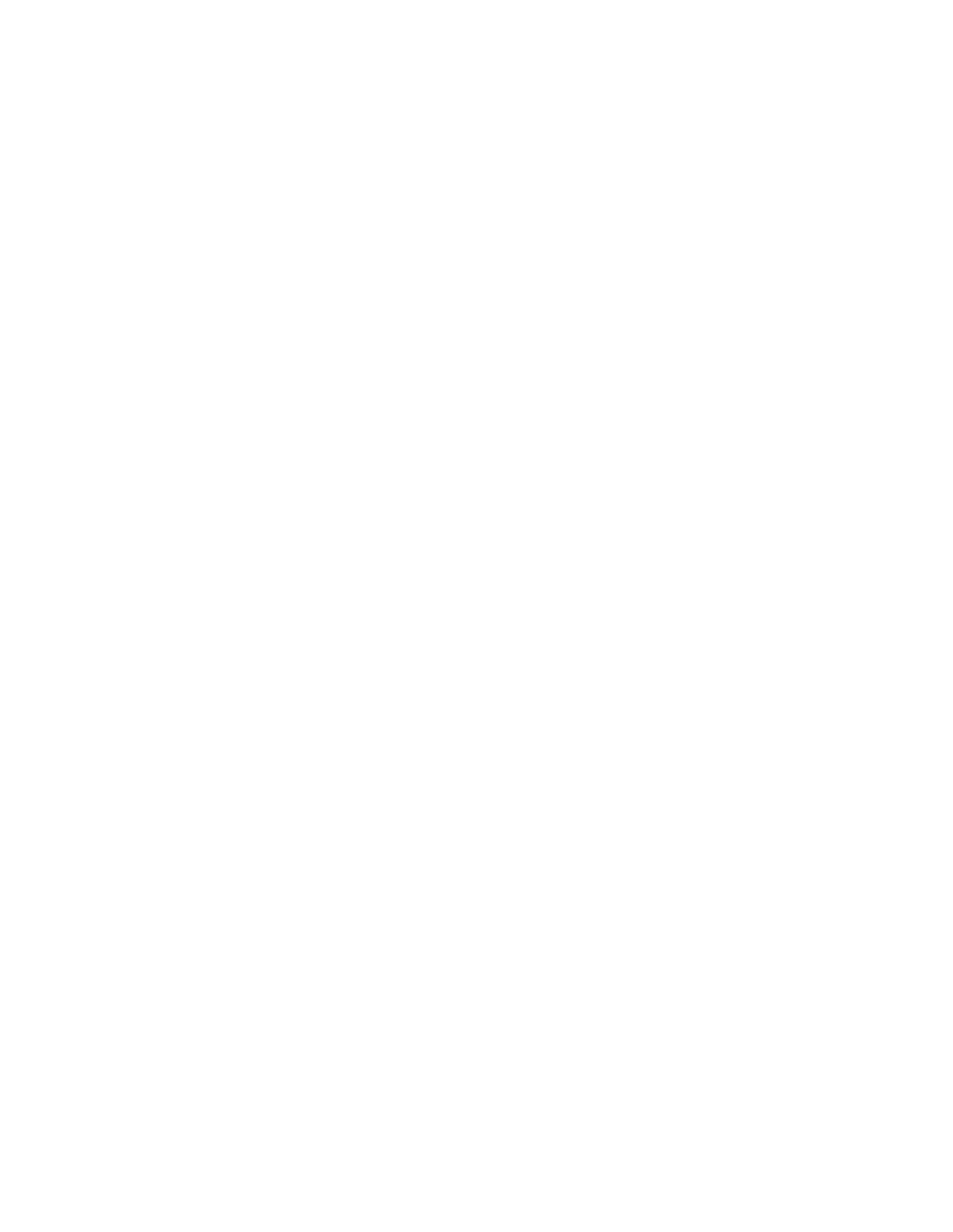# Synchronizing Gender Strategies

A Cooperative Model for Improving Reproductive Health and Transforming Gender Relations

**By Margaret E. Greene and Andrew Levack For the Interagency Gender Working Group (IGWG), 2010**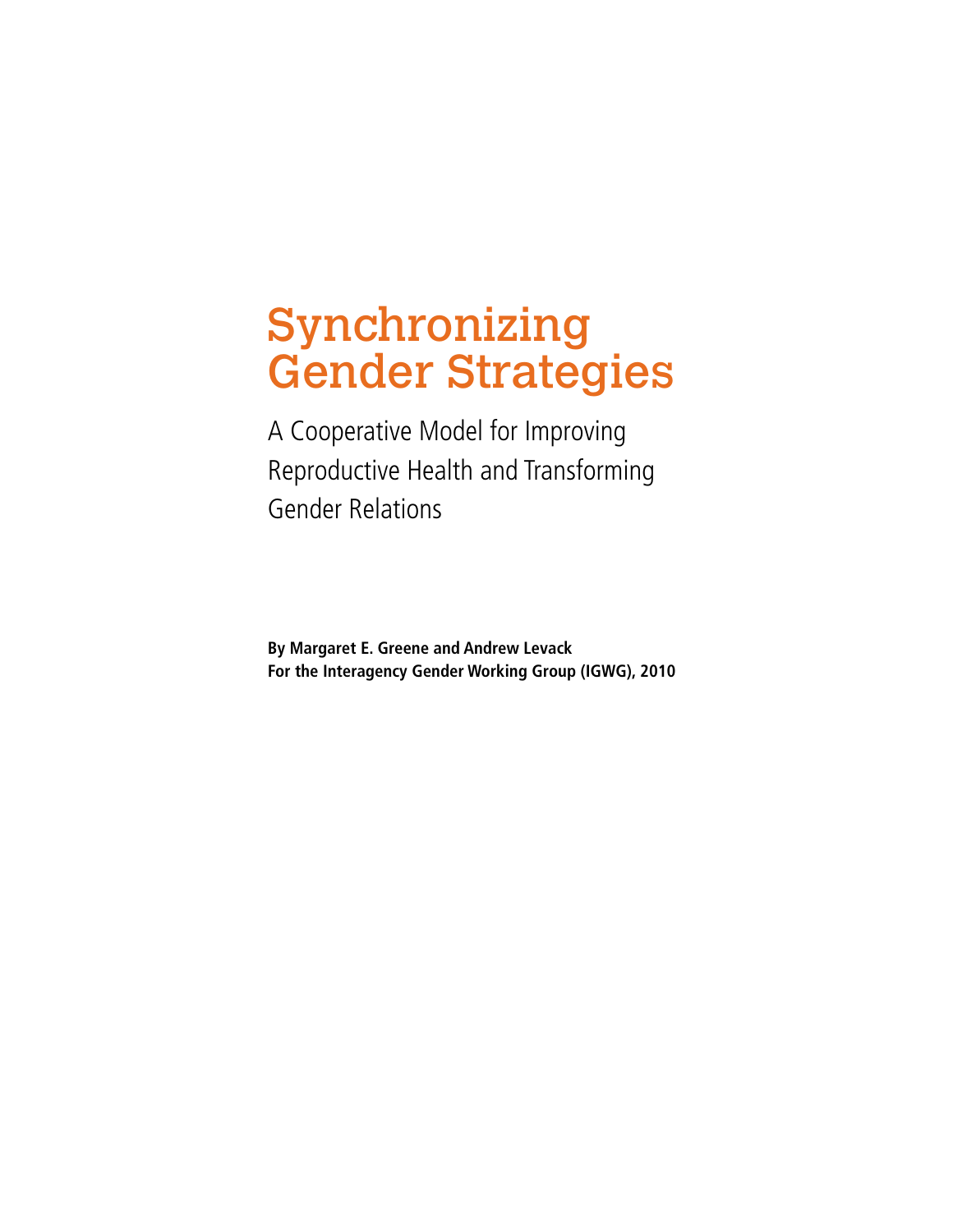## **Acknowledgments**

The authors are especially grateful to Michal Avni, senior gender advisor in the Office of Population and Reproductive Health in USAID's Bureau for Global Health, for this project is her intellectual brainchild. We also want to acknowledge the many people who gave generously of their time and guidance in bringing this paper into existence, especially Patty Alleman, Nonie Hamilton, and Adam Sloate of USAID; and Judith Bruce, Nicole Haberland, and Eva Roca of the Population Council; as well as Humberto Arango, Gary Barker, Steven Botkin, Maria de Bruyn, Theresa Castillo, Betsy Costenbar, Stacy Fehlenberg, Brian Greenberg, Karen Hardee, Gabrielle Hecker, Jeannie Harvey, Neil Irvin, Brad Kerner, Mary Kincaid, Rebecka Lundgren, Donna McCarraher, Pat McGann, Manisha Mehta, Martha Murdock, Meghan O'Connor, Lori Rolleri, Jennifer Schulte, Leyla Sharafi, Sidney Ruth Schuler, Sarah Scotch, Rebecca Sewall, and Carol Underwood. Special thanks go to Charlotte Feldman-Jacobs, Maura Graff, Jay Gribble, and Karin Ringheim of PRB, who herded, edited, and coaxed this paper into existence.

This publication was prepared with funding from the U.S. Agency for International Development under the BRIDGE Project (No. GPO-A-00-03-00004-00), implemented by the Population Reference Bureau (PRB), and the RESPOND Project (No. GPO-A-000-08-00007-00), managed by EngenderHealth, and produced by PRB on behalf of the Interagency Gender Working Group (IGWG), a network comprising USAID Cooperating Agencies, non-government organizations (NGOs), and the USAID Bureau for Global Health.

The examples provided in this publication include experiences of organizations beyond USAID. For official USAID guidance on gender considerations, readers should refer to USAID's Automated Directive System (ADS).

© September 2010. Population Reference Bureau. All rights reserved.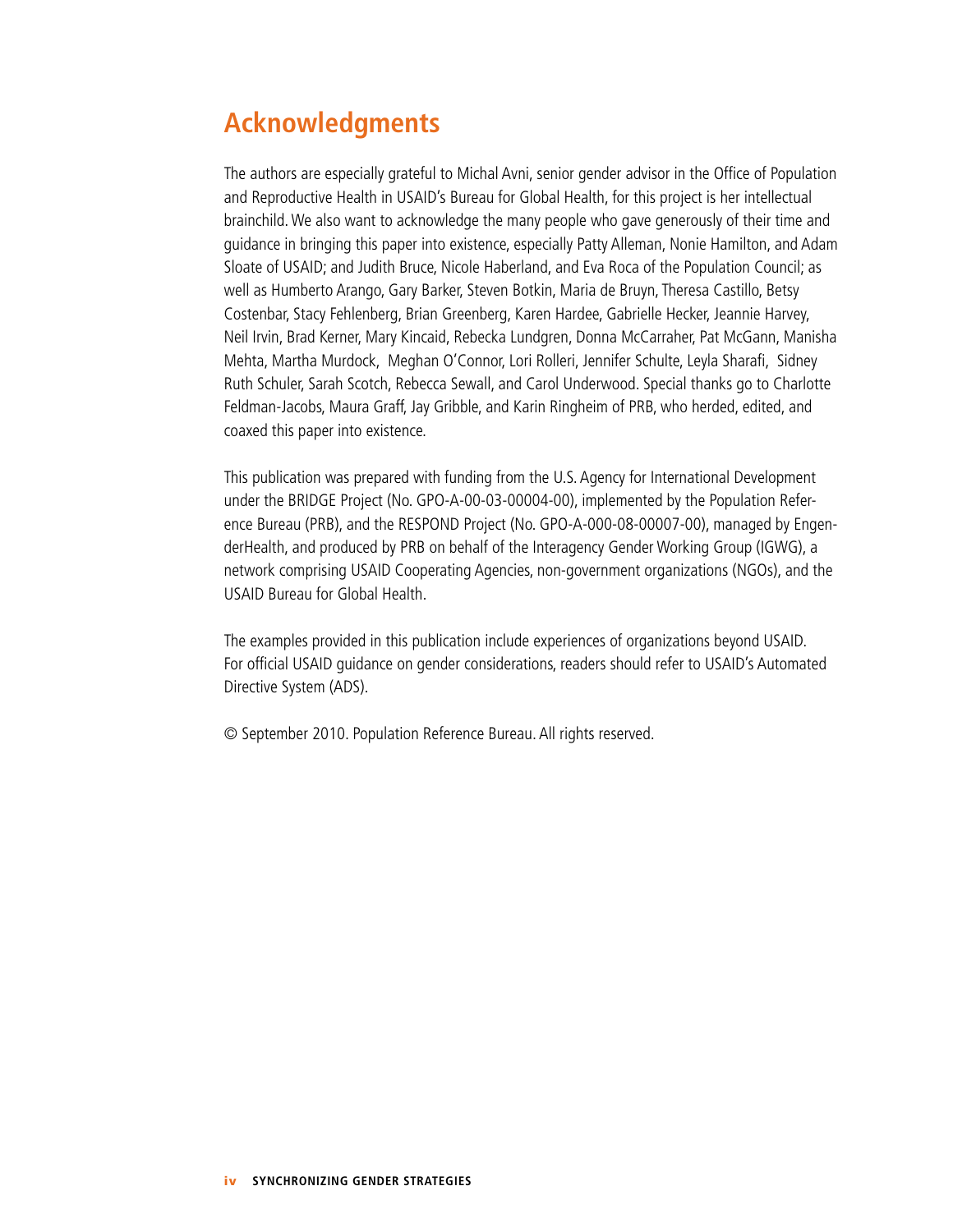## **Table of Contents**

| II. From Gender-Transformative to Gender-Synchronized Programs 4        |  |  |
|-------------------------------------------------------------------------|--|--|
|                                                                         |  |  |
|                                                                         |  |  |
|                                                                         |  |  |
|                                                                         |  |  |
|                                                                         |  |  |
|                                                                         |  |  |
|                                                                         |  |  |
|                                                                         |  |  |
|                                                                         |  |  |
|                                                                         |  |  |
|                                                                         |  |  |
|                                                                         |  |  |
|                                                                         |  |  |
|                                                                         |  |  |
|                                                                         |  |  |
|                                                                         |  |  |
| Text Boxes:                                                             |  |  |
|                                                                         |  |  |
|                                                                         |  |  |
| Lessons from Gender-Synchronized Programs - Shoulds and Should Nots  20 |  |  |
|                                                                         |  |  |
|                                                                         |  |  |
| Appendix I: Operational Elements of Gender-Synchronized Programming 27  |  |  |
|                                                                         |  |  |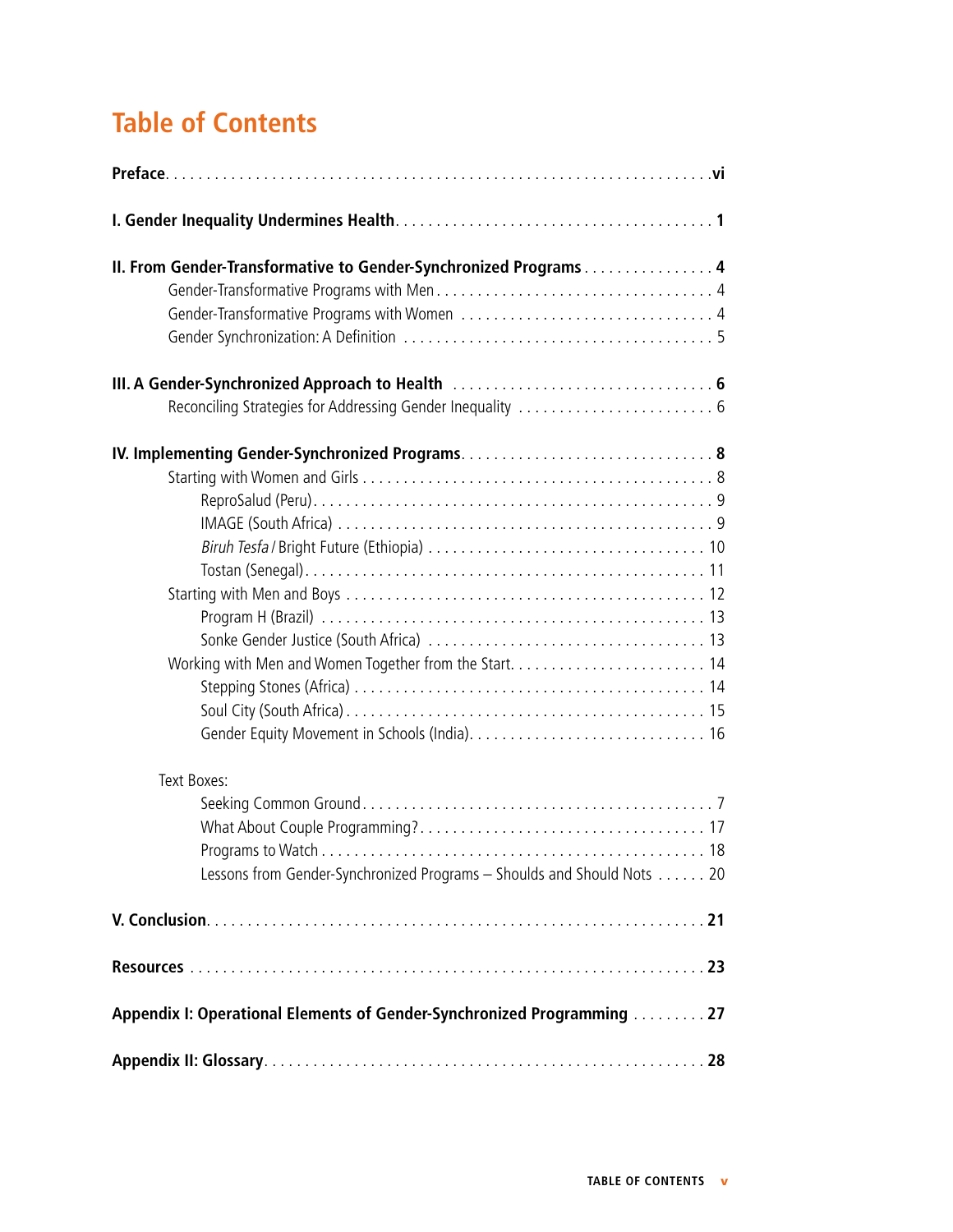### **Preface**

Just 20 years ago, if a program was "gender aware" in any way, it was considered a major step forward. Slowly, over the years, the thinking about gender inequities and their impact on health has advanced considerably and the concepts and vocabulary have become much more nuanced. The standards for gender interventions are now more ambitious and there is a growing sense that health and development programs can and should contribute to transforming gender norms and achieving good health and gender equality.

With this concept paper, it is the intention of the authors and the Interagency Gender Working Group (IGWG) to take gender transformation to the next step, to what we have communally termed "gender synchronization." By gender synchronization we mean working with men and women, boys and girls, in an intentional and mutually reinforcing way that challenges gender norms, catalyzes the achievement of gender equality, and improves health. The audience we hope to engage in this dialogue includes reproductive health and development practitioners and program planners—many of whom are already integrating gender into their programming and are looking for the most effective approaches to achieving better reproductive health and long-term change.

This paper represents an ambitious endeavor. In September 2009, 25 development and gender experts attended a day-long consultation. These experts represented diverse philosophical and programmatic approaches to gender work—some had been at the forefront of early efforts to empower women through health and development efforts, while others had been pioneers in involving men in gender work. They came together as a community to ponder the strengths and weaknesses of sexual and reproductive health programs that address gender inequities by working with women, with men, or both, and to map out where the field should be going next. The result is this paper and, we hope, the beginning of a new effort to unite—to synchronize—programs that work with men and women jointly in pursuit of improved health and gender equality.

In addition to providing a definition for the new concept of gender synchronization, this publication provides examples of synchronized approaches that have worked first with women and girls, or first with men and boys, and describes interventions that have worked with both sexes from the start. It also provides examples of new and emerging programs that should be watched in the coming years for the knowledge they may contribute to the implementation of gender synchronization.

This long and collaborative effort has drawn on the good will and time of many gender and development experts. It is our hope that this effort and further discussion that arises from it will take gender integration into new and rewarding territory: the adoption of gender synchronization as a practical approach that will make programs that challenge harmful gender norms—gender transformative programs—even more effective.

#### Margaret E. Greene, consultant to PRB, and Andrew Levack, EngenderHealth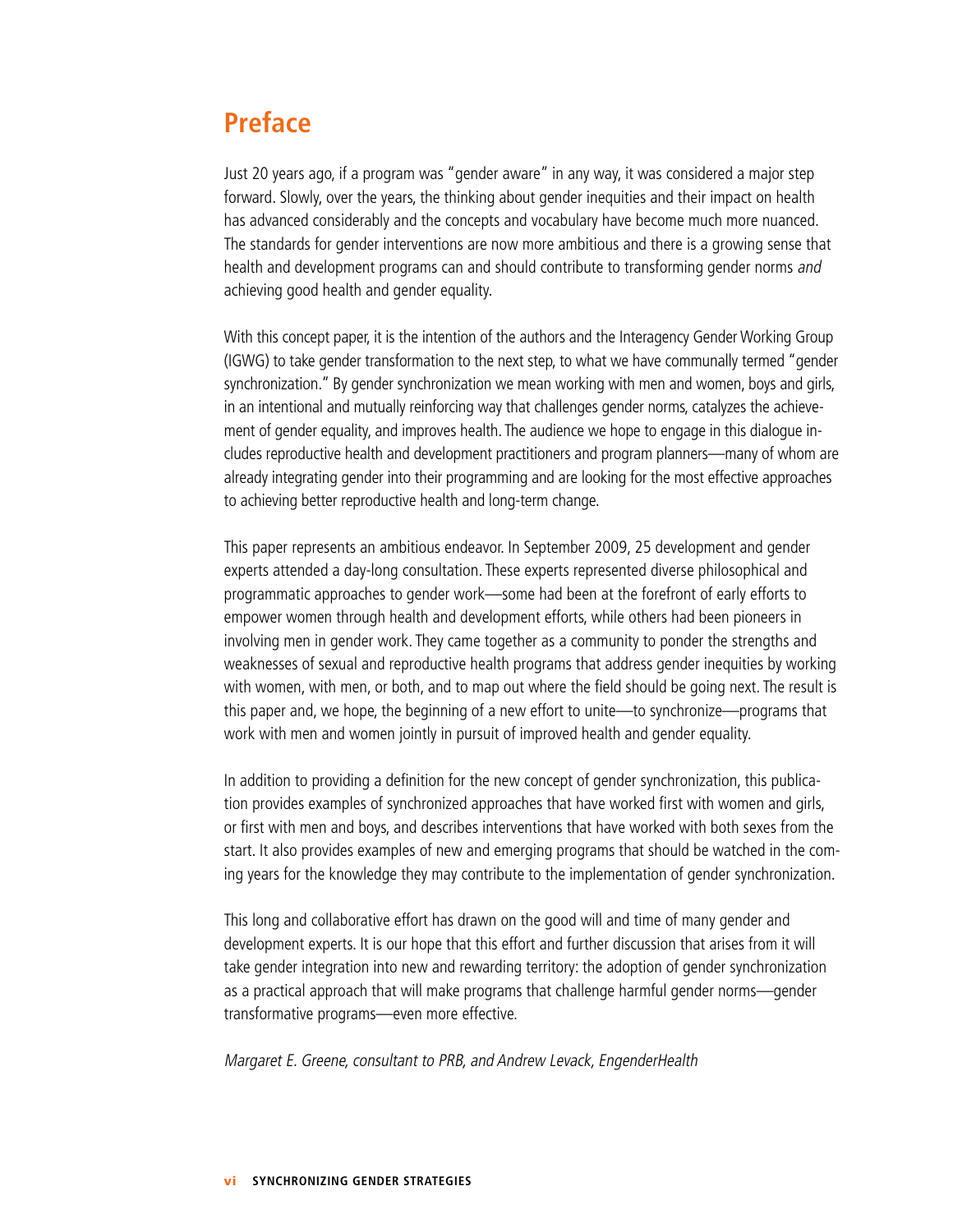## I. Gender Inequality Undermines Health

### Background

A quick read of a morning newspaper highlights the devastating effect of gender inequality on behaviors. Women's low status in many societies contributes to limiting the social, educational, and economic opportunities that would help protect their health and well-being. Men's dominance over women plays itself out through sexual and physical violence and through discriminatory laws that impede basic rights for women, such as denial of property rights for widows. These prevailing notions of manhood have serious consequences for women and girls.

Gender inequities<sup>1</sup> and power disparities harm men as well as women. In most settings, for example, being a man means being tough, brave, aggressive, and invulnerable. Consequently, risk-taking behaviors, such as substance abuse and unsafe sex, are often seen as ways to affirm manhood. The need to appear invulnerable also reduces men's willingness to seek help or treatment for physical or mental health problems. Young and adult men in violent, low-income or conflict-affected settings may suffer even more from a sense of helplessness and fatalism that contributes to lower rates of safer sex and health-seeking behavior.<sup>2</sup>

Accepted gender norms for women also drive poor health outcomes. Women and girls, for their part, are socialized to be relatively passive, to be uninformed and uneducated regarding sexual and reproductive health. Moreover, socially condoned behaviors and norms reinforce passivity and discourage women from participating fully in school, in community life or in the formal economy. Women's limited ability to make decisions about the well-being of their families, compounded by power disparities and lack of communication between mothers and fathers, can also cause children to suffer.

Everyone—boys and girls, men and women—is, therefore, made vulnerable by harmful gendered attitudes and behaviors, although the most consistently negative effects occur for women, female adolescents, and girls.<sup>3</sup> A wide range of negative gender dynamics—including women's subordination to men, homophobia, and risk-taking by men—have far reaching health implications for individuals, families, and communities. Programs need to address the social constructions of both femininity

<sup>1</sup> The terms "gender equity" and "gender equality" are often used interchangeably, although there are differences. In short, gender equity connotes fairness in the distribution of opportunities and benefits, and gender equality connotes equal access to resources and services. Equity is the means, equality is the result. Source: Deborah Caro for the IGWG, A Manual for Integrating Gender Into Reproductive Health and HIV Programs: From Commitment to Action (2nd Edition) (Washington, DC: PRB for the IGWG, 2009).

<sup>2</sup> Gary Barker, Dying to Be Men: Youth, Masculinity and Social Exclusion (New York: Routledge, 2005).

<sup>3</sup> Margaret E. Greene and Gary Barker, "Masculinity and Its Public Health Implications for Sexual and Reproductive Health and HIV Prevention," in Routledge Handbook of Global Public Health, ed. Richard Parker and Marni Sommer (New York: Routledge, Forthcoming).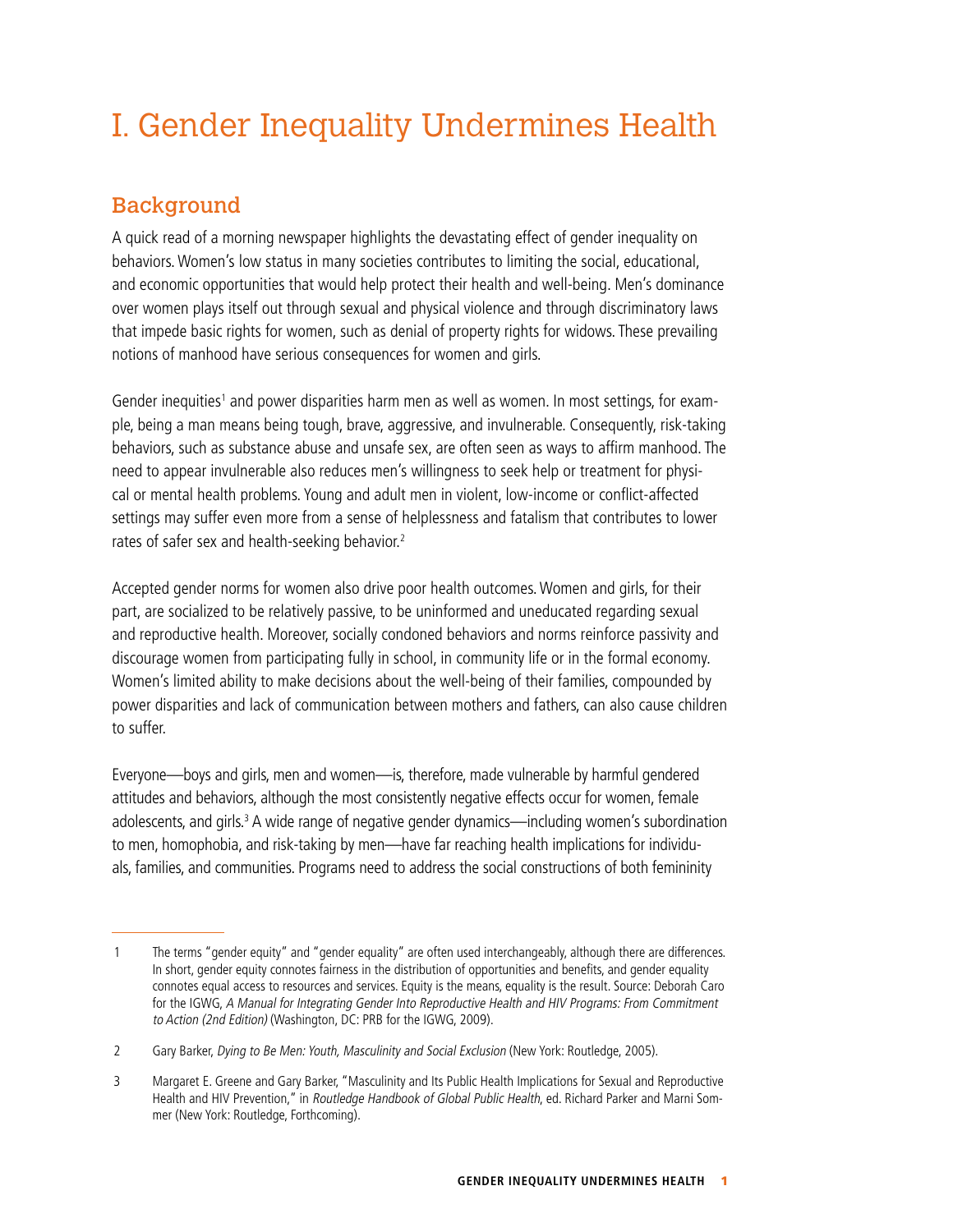and masculinity to change this situation.<sup>4</sup> Instead, policies and programs often reinforce dominant constructions of gender. Indeed, behaviors that transgress society's expectations for men and women are often "punished" by health systems, as is demonstrated by the experiences in clinical settings of women who are sexually active outside of marriage or men who have sex with men.<sup>5</sup>

While the costs of harmful, rigid gender norms are clearly evident everywhere, the benefits of more egalitarian and progressive gender norms are not promoted enough. It is important to note the positive roles that men take on as caring fathers and loving partners, and the inspiring examples of women who are at the forefront of community leadership and social change. Indeed, gender norms are extremely dynamic and varied, and there is no one notion of what it means to be a man or woman, but rather "masculinities" and "femininities." Understanding and celebrating this will speed progress in overcoming the limited social constructions of gender that impede reproductive health.

### **Opportunities**

Fortunately, many health programs and policies have begun to recognize that the relationships between men and women are powerful determinants of health and well-being.<sup>6</sup> Considerable evidence exists to support these connections. The Millennium Development Goals (MDGs), the Beijing

Can gender inequities and norms that harm health be best addressed by working with men and women in a coordinated or synchronized way?

Platform for Action, and the Cairo International Conference on Population and Development (ICPD) Programme of Action reflect consensus that gender inequality undermines health, and that questioning rigid gender norms and promoting gender equality can improve health outcomes. Conversely, it is understood that programs that do not address these issues may be less effective as a result. Diverse voices are stepping up the call that gender-based biases be prioritized globally through health systems strengthening, legislation, organizational processes, and data collection.<sup>7</sup>

Some programs have responded to this call by working with men to transform harmful gender norms; others by working with women to challenge inequities. But the question addressed by this paper is: **Can gender inequities and norms that harm health be best addressed by working with men and women in a coordinated or synchronized way?** 

<sup>4</sup> Greene and Barker, "Masculinity and Its Public Health Implications for Sexual and Reproductive Health and HIV Prevention<sup>"</sup>

<sup>5</sup> Arachu Castro and Merrill Singer, ed., Unhealthy Health Policy: A Critical Anthropological Examination (Walnut Creek, CA: Alta Mira Press, 2004).

<sup>6</sup> In talking about how men and women relate, this paper does not intentionally prescribe or describe only malefemale sexual relationships. Rather, this discussion should include how people in the full diversity of roles and relations with one another can overcome negative and discriminatory gender attitudes and behaviors.

<sup>7</sup> Janet Fleischman, Making Gender a Global Health Priority: A Report of the CSIS Global Health Policy Center (Washington, DC: Center for Strategic and International Studies, 2009); and Sarah Payne, "How Can Gender Equity be Addressed Through Health Systems?" Health Systems and Policy Analysis, Policy Brief 12 (Copenhagen, Denmark: World Health Organization and European Observatory on Health Systems and Policies, 2009).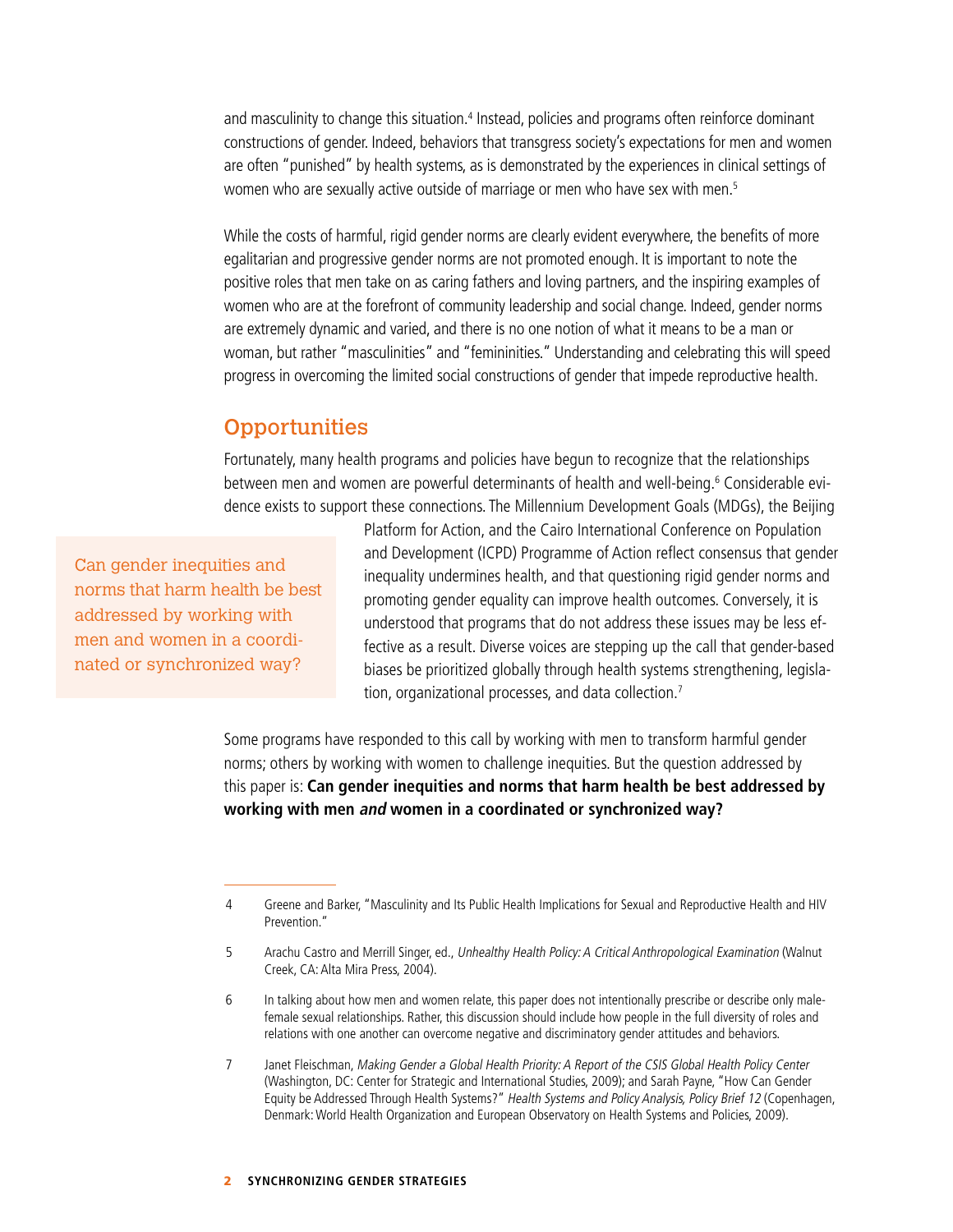This paper attempts to answer that question by:

- Assessing the benefits and constraints of health interventions that work with women or men alone;
- Illustrating what synchronized programs that coordinate work with both women and men look like;
- Describing the value added by addressing men and women jointly in programs and policies to improve health and challenge gender inequities; and
- Highlighting practical guidelines on what synchronized interventions should and should not do.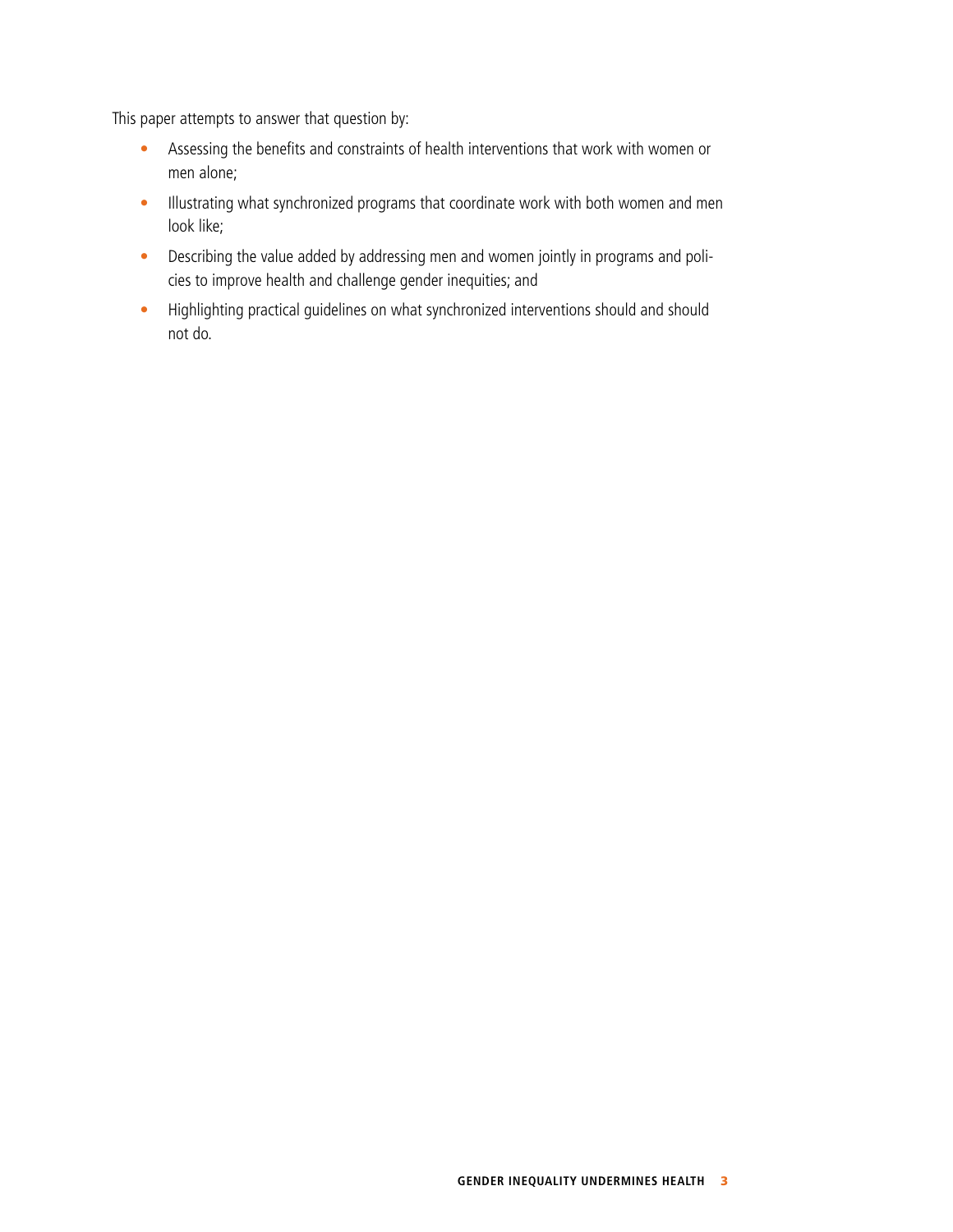## II. From Gender-Transformative to Gender-Synchronized Programs

Programs that try to shift harmful gender norms and promote an equitable environment by redressing power disparities among men or women are known as **gender transformative**, 8 and have been defined by the Interagency Gender Working Group (IGWG) as follows:

**Gender-transformative** approaches actively strive to examine, question, and change rigid gender norms and imbalance of power as a means of reaching health as well as genderequity objectives. Gender-transformative approaches encourage critical awareness among men and women of gender roles and norms; promote the position of women; challenge the distribution of resources and allocation of duties between men and women; and/or address the power relationships between women and others in the community, such as service providers or traditional leaders.9

### Gender-Transformative Programs with Men

Gender-transformative programs have often focused on one sex or another. Gender-transformative programs with men are often designed to enable men to explore rigid societal messages about manhood and examine the costs that these norms have on men, women, and communities. These efforts often engage men in social action in order to challenge the existing gender norms that perpetuate violence and poor health in the communities in which they live. In many cases, men's social action goals focus on building an alliance with women to promote gender justice and equality.

### Gender-Transformative Programs with Women

Gender-transformative programs with women are often designed to examine and challenge patriarchy. However, gender-transformative work with women may look quite different from work with men. While such programs for men focus primarily on changing social norms about gender roles and expectations, work with women often focuses more prominently on deconstructing the sources of power that perpetuate the oppression of women. This power exists within various levels of society, and includes: 1) individual access to information, education, and skills; 2) access to economic resources and assets; 3) social capital and support; 4) political agency; and 5) empowering policies.10 By addressing these power dynamics, women are more able to ensure their health and well-being. Such approaches can be more "empowering" than "transformative."11 This is because while they increase women's ability to achieve specific changes in their behavior or access, they do

<sup>8</sup> Interagency Gender Working Group, accessed online at <www.igwg.org>, on September 23, 2010.

<sup>9</sup> Elisabeth Rottach, Sidney Ruth Schuler, and Karen Hardee for the IGWG, Gender Perspectives Improve Reproductive Health Outcomes: New Evidence (Washington, DC: PRB for the IGWG, 2009).

<sup>10</sup> Geeta Rao Gupta, Daniel Whelan, and Keera Allendorf, Integrating Gender into HIV/AIDS Programmes: Expert Consultation, 3-5 June 2002 (Geneva, Switzerland: World Health Organization, 2003).

<sup>11</sup> Gupta et al., Integrating Gender into HIV/AIDS Programmes.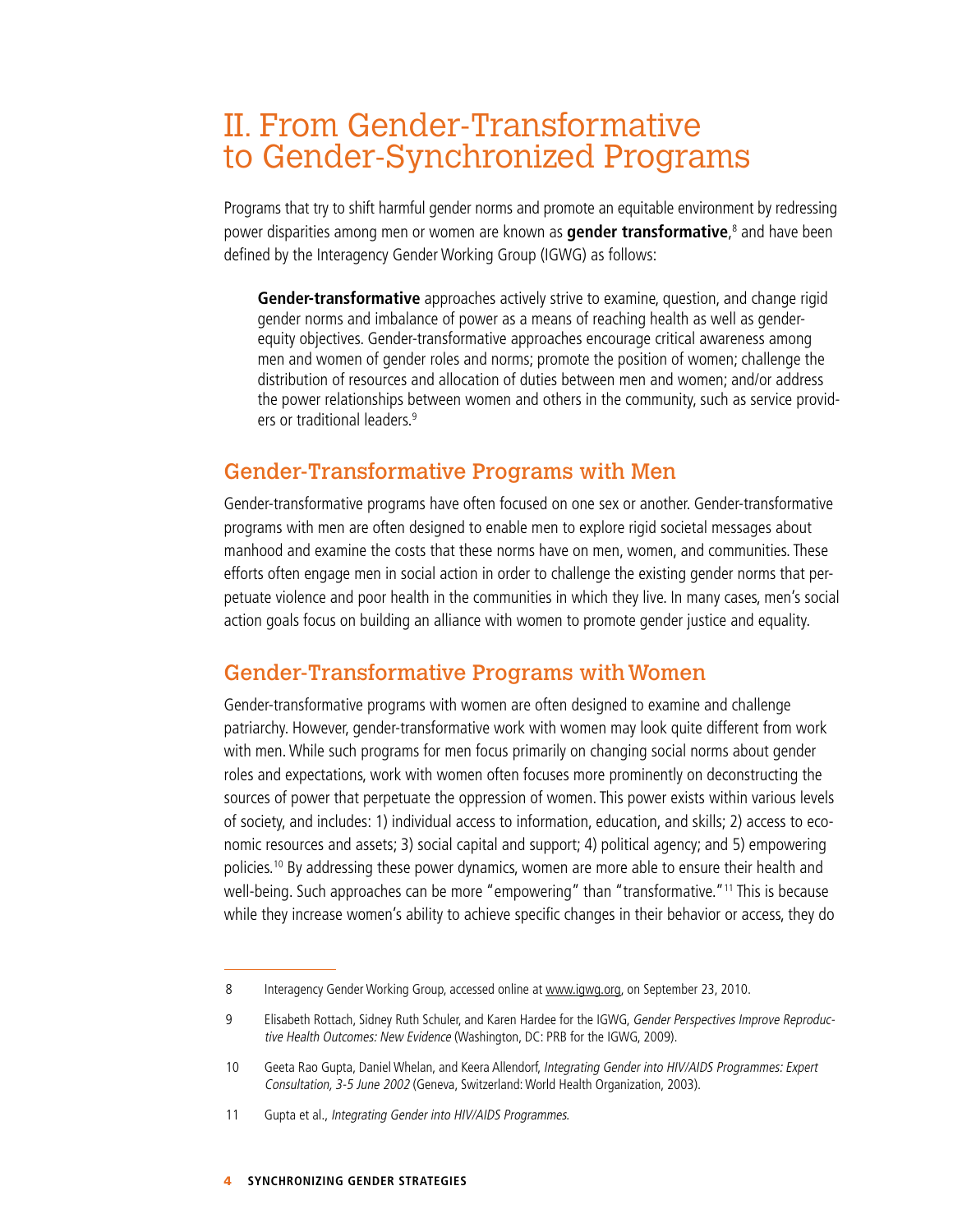not necessarily challenge the social order that gives rise to women's disadvantage. Gender-transformative programs work to change the social relationships that undermine women's access to all of these sources of power.

### Gender Synchronization: A Definition

Much good work has been done in gender-transformative programs with one sex or the other.<sup>12</sup> But more could be accomplished by working in a *synchronized* manner with both. What is generally missing from every single-sex approach is the broader awareness of how gender norms are reinforced by everyone in the community. Both men and women shape and perpetuate gender norms in society, and, therefore, true social change will come from work with both sexes using **gendersynchronized approaches**, which are defined as follows:

**Gender-synchronized approaches are the intentional intersection of gendertransformative efforts reaching both men and boys and women and girls of all sexual orientations and gender identities. They engage people in challenging harmful and restrictive constructions of masculinity and femininity that drive gender-related vulnerabilities and inequalities and hinder health and well-being.**

**Such approaches can occur simultaneously or sequentially, under the same "programmatic umbrella" or in coordination with other organizations. Gender-synchronized approaches seek to equalize the balance of power between men and women in order to ensure gender equality and transform social norms that lead to gender-related vulnerabilities. Their distinctive contribution is that they work to increase understanding of how everyone is influenced and shaped by social constructions of gender. These programs view all actors in society in relation to each other, and seek to identify or create shared values among women and men, within the range of roles they play (i.e., mothers-in-law, fathers, wives, brothers, caregivers, and so on) values that promote human rights, mutual support for health, non-violence, equality, and gender justice.**

<sup>12</sup> For a strong analysis of this first generation of programs, see Judith Bruce et al., "First Generation of Gender and HIV Programs: Seeking Clarity and Synergy," working paper, Population Council, 2010.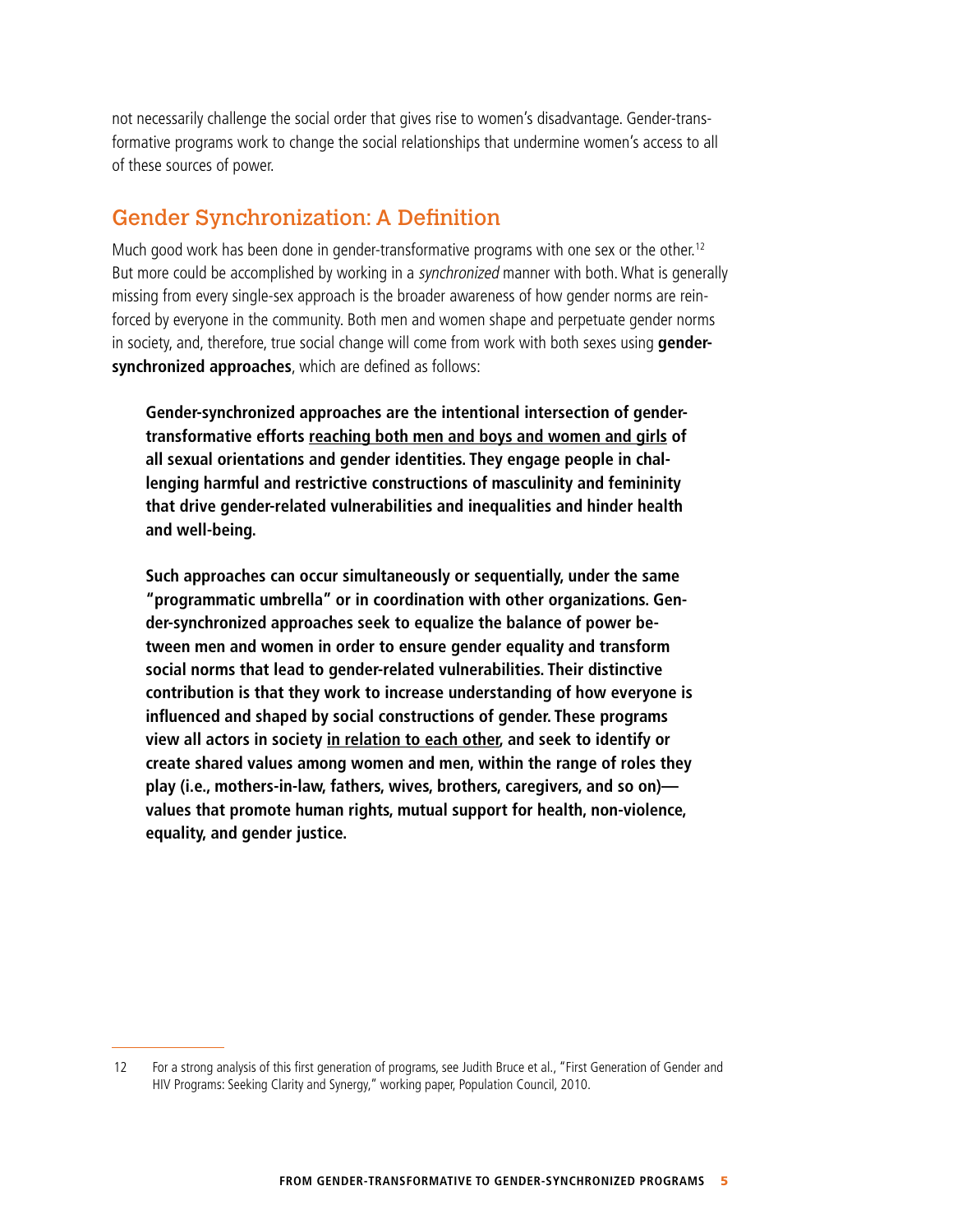## III. A Gender-Synchronized Approach to Health

Gender norms and inequalities form the backdrop for any intervention that works with individuals. Many health or broader development programs have focused their efforts on one sex or the other. For example, programs aimed at keeping girls in school might focus reasonably on creating single-sex schools with female teachers, or raising girls' awareness of alternatives to marriage and domestic roles.13 Or programs interested in increased HIV testing may reach out specifically to men to draw them into testing services, and ignore their female partners.<sup>14</sup> Ultimately, both of these programs could be strengthened by working with both men and women. In the case of keeping girls in school, for example, fathers could play an important role in supporting and facilitating girls' school enrollment. Some gendered obstacles to schooling might be addressed by working with girls only, but if men are not involved, they may undermine these efforts. Moreover, the opportunity to turn these fathers into champions for girls' education could be missed. Similarly, men might be more effectively drawn to HIV testing by working through their female partners in PMTCT (Prevention of Mother to Child Transmission) programs. Such programs could promote knowledge and dialogue between sexual partners about the need for testing, avoiding blame, the management of serodiscordancy, and treatment.

### Reconciling Strategies for Addressing Gender Inequality

One of the challenges to a gender-synchronized approach is the perception that there are two camps for addressing gender inequality. In the first camp are advocates and practitioners who believe that women and girls' health and empowerment should be prioritized as the ultimate goal of programs. In the second are those who recognize the extent of men's power and prerogatives as well as their gendered vulnerabilities, and who express the view that men should be an integral part of efforts to promote gender equality in the service of health. In the context of limited funds, programs that take one perspective or another can be seen as competing against each other. The challenge boils down to a difference of opinion about whether the ultimate gender-equality goal should be to overcome the disadvantages women face in virtually all aspects of their lives, to address men's own vulnerabilities, or to work toward gender equality in more general terms.

These perspectives are entirely bridgeable; indeed, the synchronized approach advocated by this paper can reinforce advances in each of these areas. Consensus needs to be built around a vision of health and healthy relationships—a vision based on equalizing power dynamics and expanding opportunities within and among the roles that women and men play in society (see box on page 7).

<sup>13</sup> BRAC's Adolescent Development Programme, accessed online at <http://brac.net/index.php?nid=277>, on July 7, 2010.

<sup>14</sup> Dean Peacock and Andrew Levack, "The Men as Partners Program in South Africa: Reaching Men to End Gender-Based Violence and Promote Sexual and Reproductive Health," International Journal of Men's Health 3, no. 3 (2004): 173-188.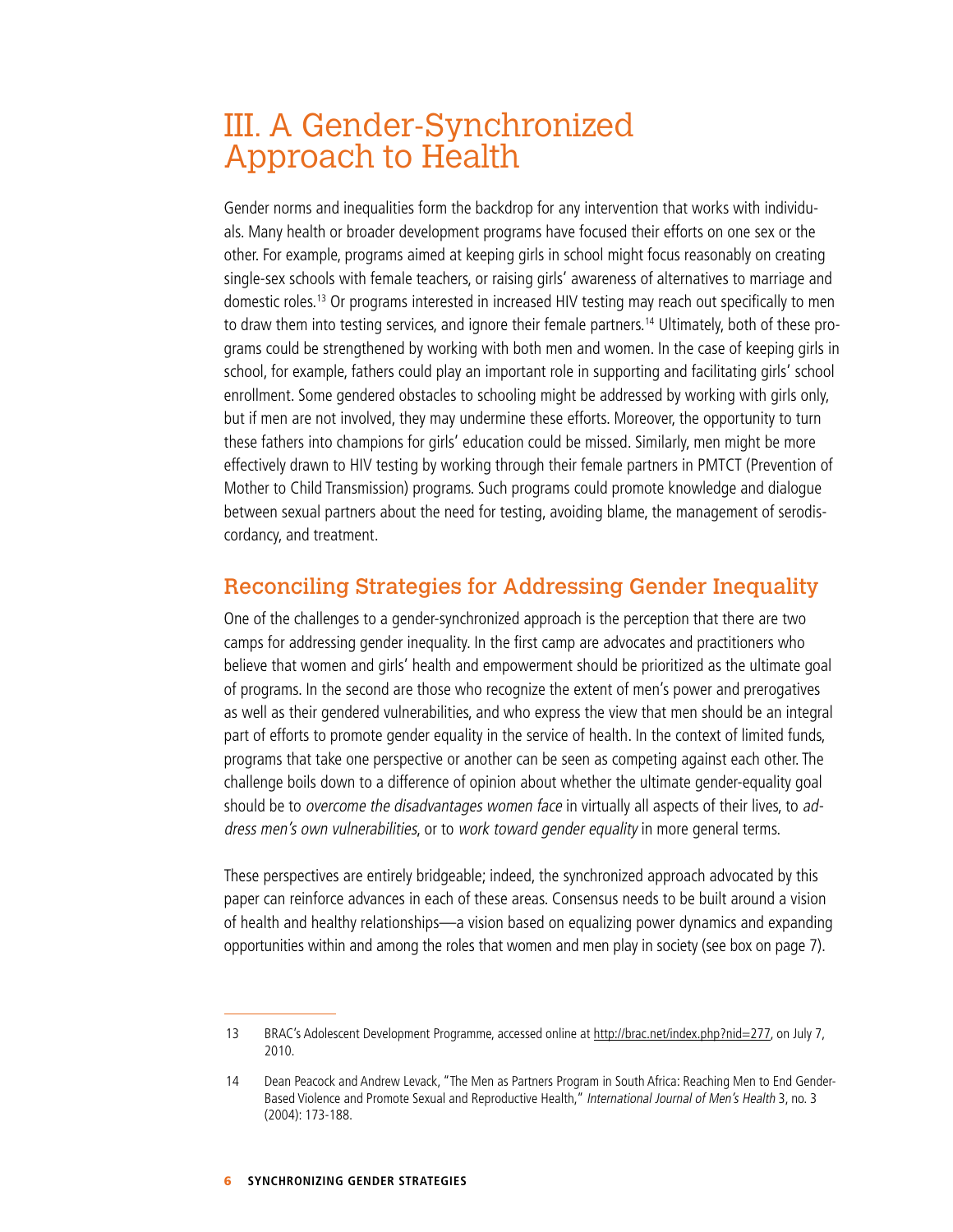#### SEEKING COMMON GROUND

In the expert consultation that created the building blocks for this concept paper, there was much discussion of patriarchy and men "coming to the rescue of women" or women being the sole "owners" of these areas of discussion.

Many of these tensions may be addressed if allies in this work recognize that:

- Men-focused and women-centered programs have contributed significant time and accumulated valuable expertise as a result of their respective efforts;
- There is a shared ideological commitment to gender equality reflected in the best of these programs;
- Engaging men in working for gender equality does not rob women of the agency or ownership of their equity and empowerment agenda; and
- Men's efforts must emanate from dialogue and collaboration with women and reflect a close connection with women's definition of needs and priorities.

Common ground can also be found by joining together to guard against programs that target men in ways that do not promote gender equality, that collectively vilify men as oppressors, and that continue to promote women's subjugation and submissive role within families. These common ground efforts are a fundamental basis for aligning any potentially divergent agendas.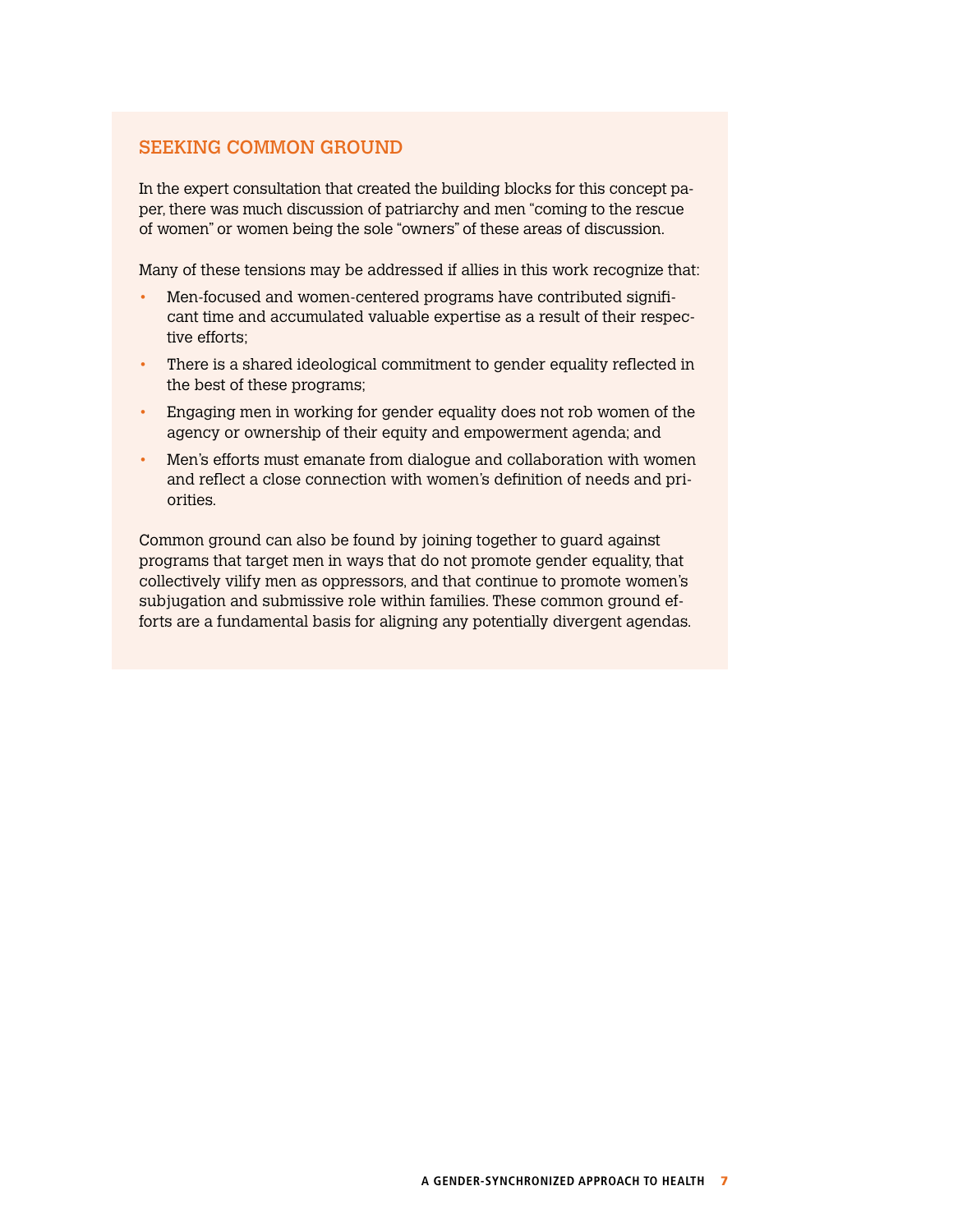## IV. Implementing Gender-Synchronized Programs

What does gender synchronization mean in practical terms? There is great variation in how programs seek to address gender issues with both women and men in a synchronized way. Organizations and communities approach work with different priorities, beneficiaries, histories, technical expertise, and ideologies. This diversity attests to the need to be open to different models in which gender programs can be designed and implemented. Indeed, some programs may work directly with small groups of men and women through interpersonal discussions, while others may reach large audiences through mass media. Some programs may work directly within institutions such as schools or workplaces while others may seek to effect change at the policy level. Regardless of these approaches, gendersynchronized programming can be classified into three different types:

- Programs that start with addressing the needs and vulnerabilities of women and girls, and then identify constructive ways to engage men in these efforts;
- Programs that start with men and boys to deconstruct harmful gender norms, and then expand this work to engage both sexes; and
- Programs designed to engage both sexes from their inception.

This section of the paper provides existing case studies of each of these three trajectories that ultimately gave rise to gender-synchronized programs.

### Starting with Women and Girls

Interventions designed to address gender inequality often trace back in some way to the earlier work of feminist movements and women's organizations. It is fitting, then, to start with gendersynchronized programs that were initially designed to address gender equality exclusively via the roles and needs of women.

In the mid-90s, two important international conferences—the ICPD held in Cairo in 1994, and the Fourth World Conference on Women in Beijing in 1995—began to change how many women-centered programs approached the role of men in their work. The two conferences helped crystallize a conversation about the role that men could and should play in promoting gender equality. The Cairo Programme of Action and the Beijing Platform for Action laid out detailed language about the need to engage with men and boys to question harmful constructions of masculinity and address gender inequalities. After the conferences, implementers began facing the challenges of how to effectively implement this vision.

The following interventions are examples of work that started with women and girls and then included men and boys.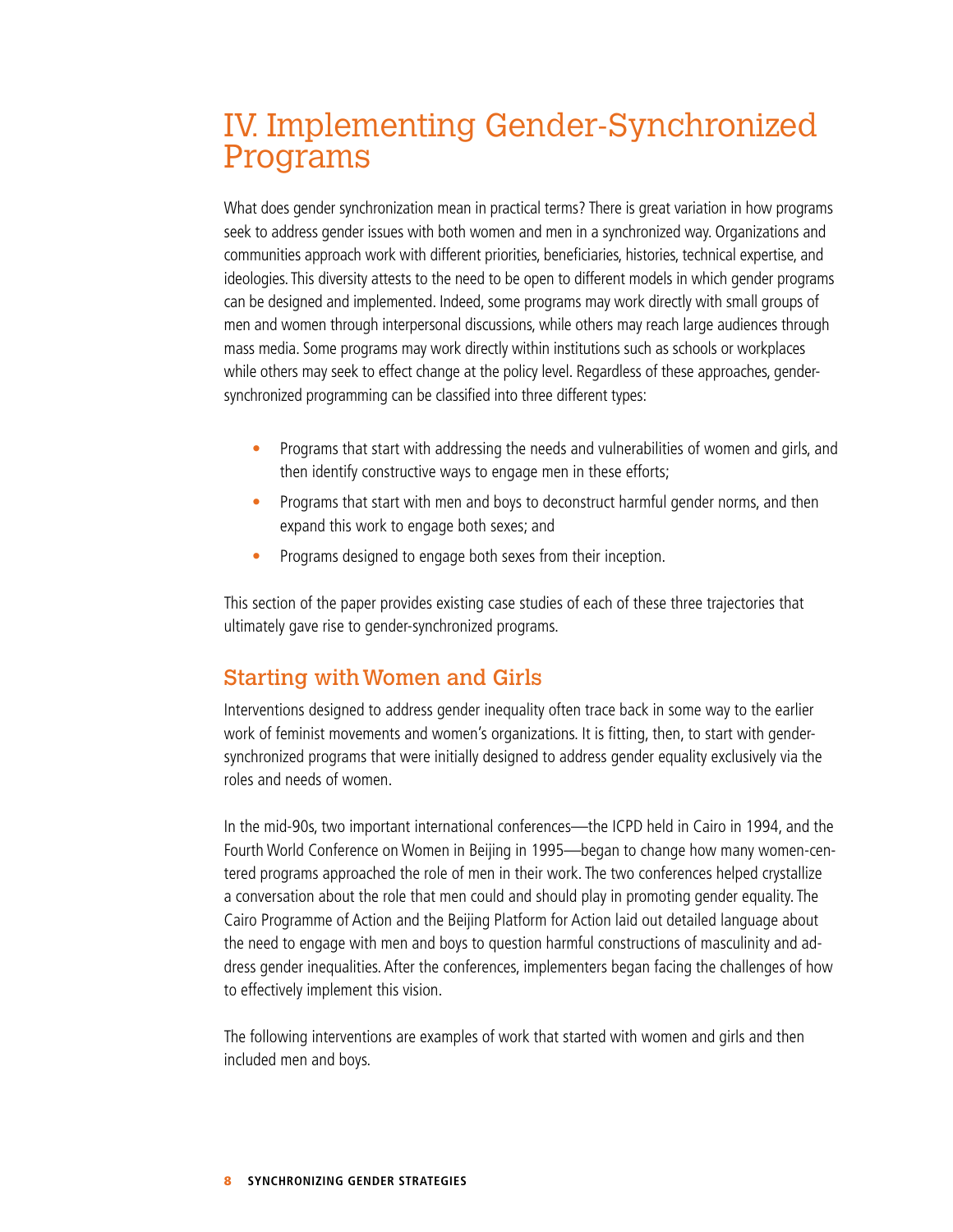#### **ReproSalud in Peru**

An early example, ReproSalud, was implemented in Peru by Manuela Ramos, a women's advocacy organization that had been working in a participatory manner with small community-based women's groups, focusing on reproductive health, rights, and empowerment. Although work with men was not initially anticipated, women from the targeted communities requested that men be engaged in workshops to explore the connections between masculinity, relationships, health, and violence. In some cases, this was to counter men's opposition to the project, but in others it was simply to constructively engage husbands and other men in a new exploration about gender issues. ReproSalud saw the issue as "working with men on women's terms."15 Indeed, women from the communities felt that outsiders should not determine whether or not men should be engaged. Rather, they felt that women at the grassroots level are capable of making this decision themselves since they were better equipped to understand the risks and gains of different approaches to engaging men in their societies.<sup>16</sup>

ReproSalud's gender-synchronized approach led to positive health equity and gender equality outcomes for both sexes. Women who participated in the program experienced significant increases in 14 of 15 indicators of reproductive health knowledge and practices, and these were greater than improvements in control communities across most of the indicators. Meanwhile, both women and men who participated in the program displayed significant gains in gender-equitable attitudes and behaviors.17

#### **EXAMPLE IN AFRICA**

Another helpful example of how a woman-focused intervention can constructively engage men is the Intervention with Microfinance for AIDS and Gender Equality (IMAGE) project from South Africa. The intervention for women combined a microfinance program for economic empowerment with participatory training on understanding HIV infection, gender norms, domestic violence, and sexuality. These strategies were designed to catalyze broader empowerment benefits while diminishing the risk of gender-related conflict.<sup>18</sup> After women completed the microfinance and participatory training components, they were encouraged to get involved in collective action that promoted

<sup>15</sup> Sidney Ruth Schuler, "Gender and Community Participation in Reproductive Health Projects: Contrasting Models from Peru and Ghana," Reproductive Health Matters 7, no. 14 (1999): 144-157.

<sup>16</sup> Barbara Feringa, "Two Years on the Ground: Reprosalud through Women's Eyes," draft document presented to the Strategic Objective No. 3 Team of USAID/Peru, April 1999.

<sup>17</sup> Delicia Ferrando, Nery Serrano, and Carlos Pure, Perú: Salud Reproductiva en Comunidades. Educando y empoderando a mujeres de escasos recursos: Evaluación de Impacto de medio término del proyecto ReproSalud (Peru: Monitoring, Evaluation, and Design Support Project, 2002).

<sup>18</sup> Julia Kim et al., "Understanding the Impact of a Microfinance-Based Intervention on Women's Empowerment and the Reduction of Intimate Partner Violence in South Africa," American Journal of Public Health 97, no. 10 (2007):1794-1802.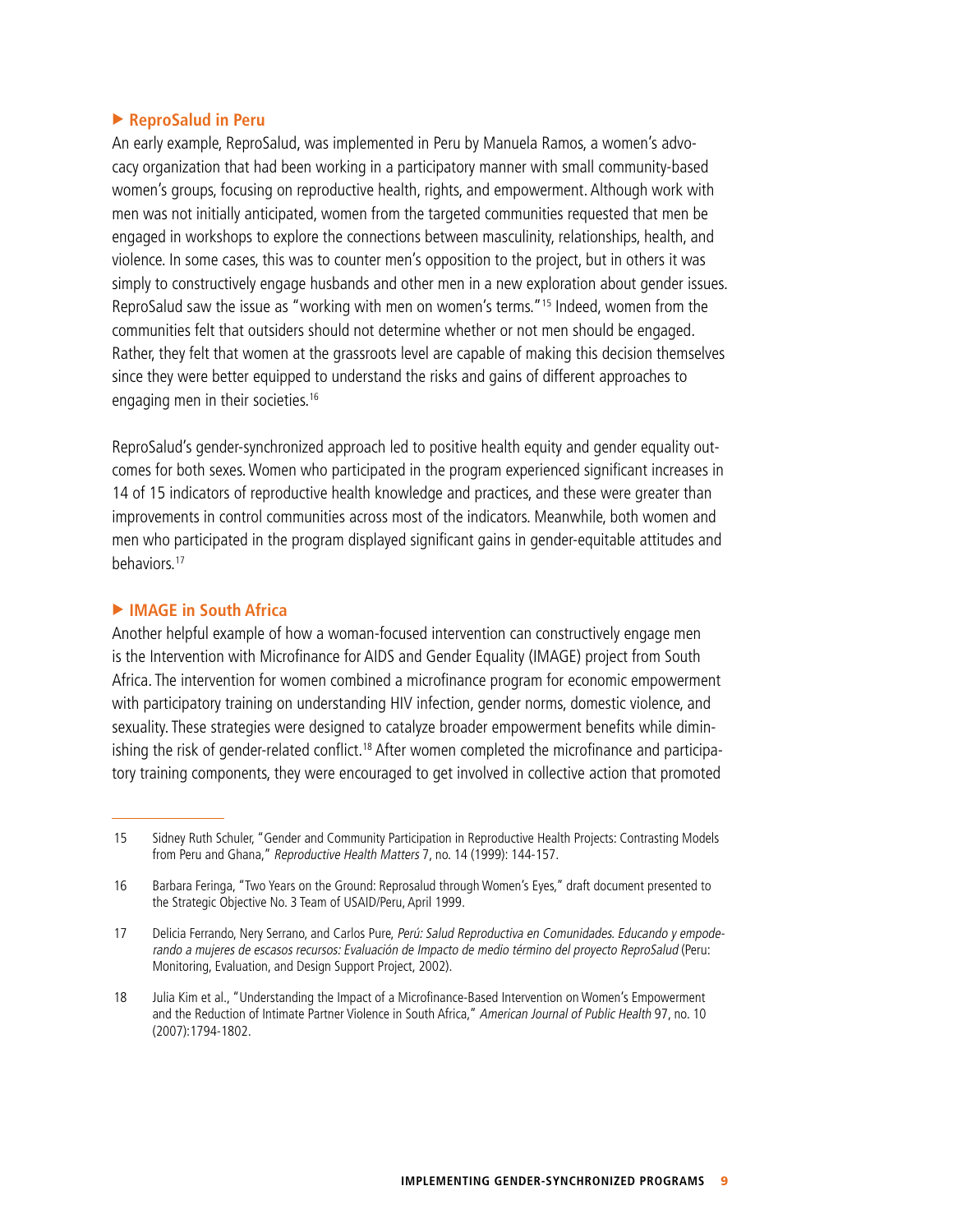wider community participation for change. Female leaders were elected and trained to organize community events that engaged men to address male norms related to gender and HIV. The events included meetings with village chiefs, police, schools, and soccer clubs as well as community marches that raised awareness about gender-based violence and HIV. By inviting men to play a role as allies in their cause, the women unified their community with a shared vision for gender equality and health equity.

Findings from a cluster randomized-control trial of IMAGE provide compelling evidence of the project's effect on intimate partner violence and sexual violence (IPV/SV).<sup>19</sup> The study found that experience of IPV/SV decreased by half in the intervention villages, whereas it remained constant or increased in the control villages. Participation in the intervention was also associated with greater self-confidence and financial confidence among women, more progressive attitudes toward gender norms among both men and women, and higher levels of participation in social groups and collective action among women. Women also reported changes in their relationships with men, including increased autonomy in decisionmaking, greater partner appreciation of their household contribution, improved household communication, and better partner relationships overall.

#### **Biruh Tesfa** in Ethiopia

Biruh Tesfa ("Bright Future" in Amharic) is a Population Council project for adolescent girls in urban slum areas of Ethiopia. The project is designed to assist out-of-school girls by creating safe spaces through which they can build support networks with other girls. The intervention recruits the most vulnerable young women by going house-to-house to identify eligible girls ages 10 to19, often reaching child domestic workers who are largely confined to the home. Once enrolled in the project the girls convene at a club that promotes functional literacy, life skills, livelihood skills, and HIV/reproductive health education.

An evaluation of Biruh Tesfa has found that, post-intervention, more girls reported having a safe space and having "many friends." Participants in the intervention scored higher on a scale reflecting social participation compared to girls in a control site. Meanwhile, girls in the project site were significantly more likely to have undergone voluntary counseling and testing for HIV, compared to girls in the control site.<sup>20</sup>

While the *Biruh Tesfa* project focuses on girls, Population Council has recently added a new component to engage boys and men who live in the same vicinity (slum areas of 17 cities in Ethiopia) and who are most "problematic" to the project's participants. This may include older males who act in sexually predatory ways toward younger girls, clusters of men in specific public locations who create risks and often confine girls' movements, male employers of girls in domestic service or other exploitative settings, and brothers who discourage or limit their sisters' participation in new

<sup>19</sup> Kim et al., "Understanding the Impact of a Microfinance-Based Intervention on Women's Empowerment."

<sup>20</sup> Annabel Erulkar, Belaynesh Semunegus, and Gebeyehu Mekonnen, Biruh Tesfa ('Bright Future') Program Provides Domestic Workers, Orphans and Migrants in Urban Ethiopia with Social Support, HIV Education and Skills (New York, NY: Population Council, 2010).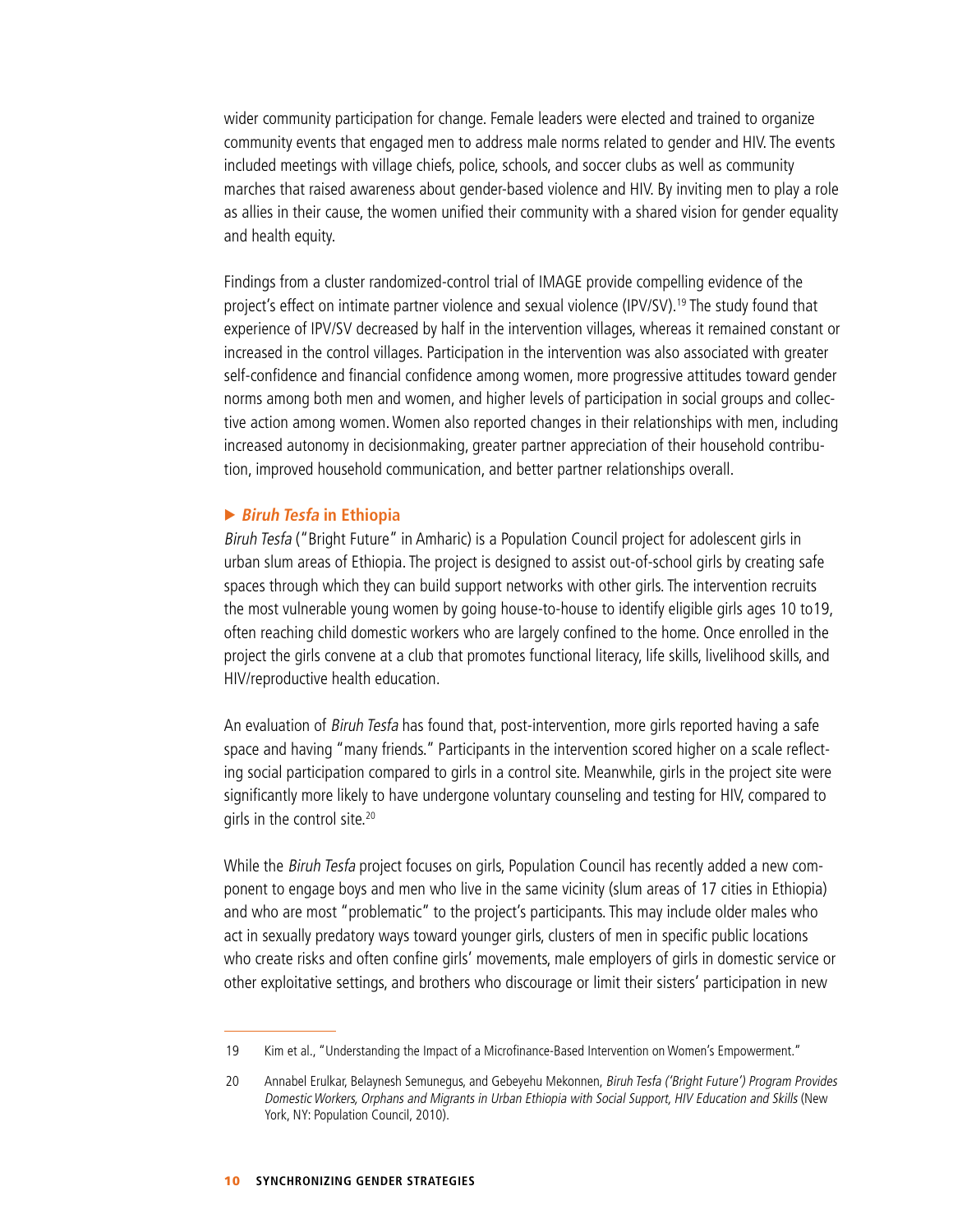opportunities. Population Council has set up meetings for these boys and men to address violence issues as well as HIV and reproductive health more generally. The men and boys' meetings are not in the same spaces as the *Biruh Tesfa* groups, out of concern that this would compromise the "safe" space" of the girls' groups; rather they are meeting in existing youth centers that are already maledominated.21

#### **Tostan in Senegal**

Addressing those men who are the most likely to engender social change, Tostan's work in Senegal provides a helpful example of another model of constructive engagement of men. In 1997, a Senegalese village announced that their community had decided to cease the traditional practice of female genital cutting (FGC). The program began by working with women and girls for two to three years, focusing on raising awareness of their human rights and the relevance of rights to daily challenges they faced. In addition to an emphasis on community empowerment and democracy, Tostan's workshops address health and hygiene, literacy, development, and management skills.<sup>22</sup>

One key part of the Tostan method is the Public Declaration. These declarations are led by women and bring together influential community decisionmakers, including husbands, male chiefs, and religious leaders to affirm their commitment to abandoning FGC. The women become compelling advocates with others in the community. Encouraged by their example, thousands of communities in Senegal and nine other African countries (Burkina Faso,

What is generally missing from every single-sex approach is the broader awareness of how gender norms are reinforced by everyone in the community.

Djibouti, The Gambia, Guinea, Guinea Bissau, Mali, Mauritania, Somalia, and Sudan) have followed suit, and have committed to ending FGC and early marriage in their communities.<sup>23</sup>

A quasi-experimental study of Tostan's efforts to mobilize communities against FGC was carried out by the Population Council.<sup>24</sup> By the endline, FGC among daughters in the intervention group had significantly declined, while no change could be seen in the comparison group. The evaluation demonstrated other positive gender-equity outcomes in the intervention group, including a decline in women's personal experience of violence during the last 12 months and a significant increase in knowledge of contraceptive methods by both men and women.

<sup>21</sup> Judith Bruce, "Aligning Gender Strategies to Foster a Better Balance of Male-Female Responsibility in Reproductive Health: The Case of Adolescent Girls," paper presented at the UN Commission on the Status of Women (New York: Population Council, March 3, 2009); and personal communication with A. Erulkar, August 31, 2010.

<sup>22</sup> Charlotte Feldman-Jacobs and Sarah Ryniak et al., Abandoning Female Genital Mutilation/Cutting: An In-Depth Look at Promising Practices (Washington, DC: PRB, 2006).

<sup>23</sup> TOSTAN, Breakthrough in Senegal: Ending Female Genital Cutting (New York, NY: Population Council, 1999).

<sup>24</sup> Nafissatou J. Diop et al., The TOSTAN Program: Evaluation of a Community-Based Education Program in Senegal (New York, NY: Population Council, 2004).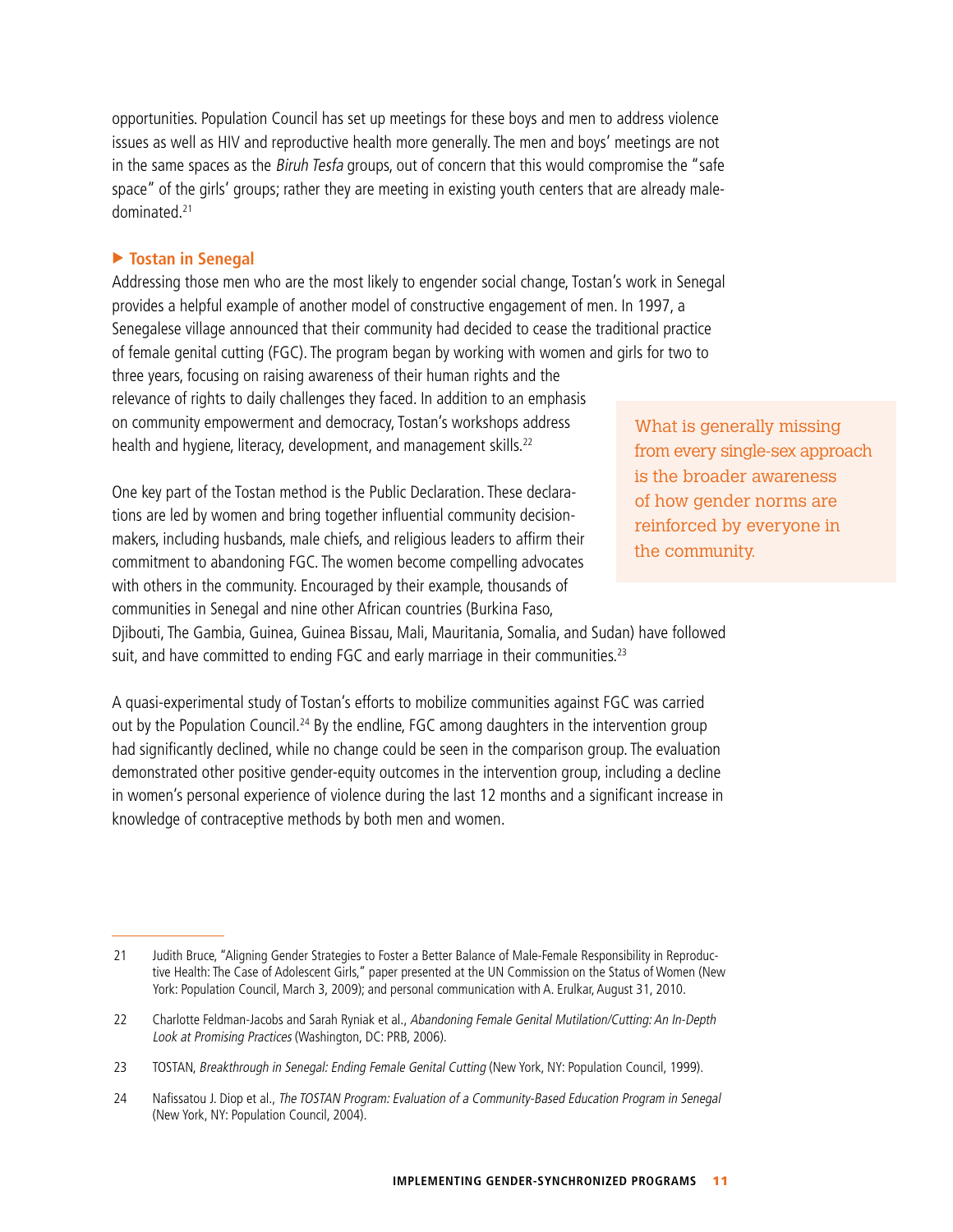An important component of the Tostan program is the engagement of key male religious leaders, a strategy that has been important for other organizations in their efforts to challenge harmful traditional practices and promote family planning. For example, the UNFPA and UNICEF Joint Programme to Abandon FGC is being implemented in 17 countries in Africa, with a specific objective of expanding the network of religious leaders advocating for abandonment of FGC. These efforts complement other initiatives by organizations to build support among male religious leaders to speak out on the permissibility and benefits of family planning. Such endeavors not only identify men as beneficiaries of gender programming, but also mobilize men as allies with women in advancing social change.

In summary, as the previous examples demonstrate, not all women's organizations and programs conceptualize work with men in the same way. The Population Council's work with men in urban

As programs have evolved, many have recognized the relational nature of gender.

slum areas of Ethiopia, for instance, is very specific about which men are targeted and what types of changes they would like to see. However, some would question whether a program that defines a target population as "problematic" will be successful in engaging with those beneficiaries. Many researchers and programmers who work on masculinity stress the need to engage men from a positive perspective, and seek to build on and promote examples of men already acting in more gender-equitable and non-violent ways.25 Meanwhile, only in very few cases do women-centered programs

address men's gender-related vulnerabilities. For example, the IMAGE project only addresses the economic empowerment of women, yet men in South Africa also experience significant economic hardships that drive poor health and disenfranchisement. So while these previous examples demonstrate some level of gender synchronization, there are potentially additional ways for them to improve their work with both sexes.

### Starting with Men and Boys

Over the past 15 years, a growing number of programs around the world have worked with men and boys to question and challenge traditional, patriarchal gender norms. These programs promote the abilities of men to discuss and reflect on the "costs" of inequitable gender-related views and the benefits of more gender-equitable behaviors. As this field has grown, many of the programs have demonstrated measurable changes in the attitudes and behaviors of men and boys involved.<sup>26</sup> In addition to the direct benefits to the men and boys, there have been important impacts on the health and well-being of girls and women. As these programs have evolved, many have recognized the relational nature of gender, and, therefore, have considered how to constructively engage women and girls more directly into their efforts to transform social norms.

<sup>25</sup> MenEngage: Boys and Men for Gender Equality, "Our Core Principles," accessed online at<www.menengage.org>, on July 6, 2010.

<sup>26</sup> Gary Barker, Christine Ricardo, and Marcos Nascimento, Engaging Men and Boys in Changing Gender-Based Inequity in Health: Evidence From Programme Interventions (Geneva, Switzerland: World Health Organization, 2007).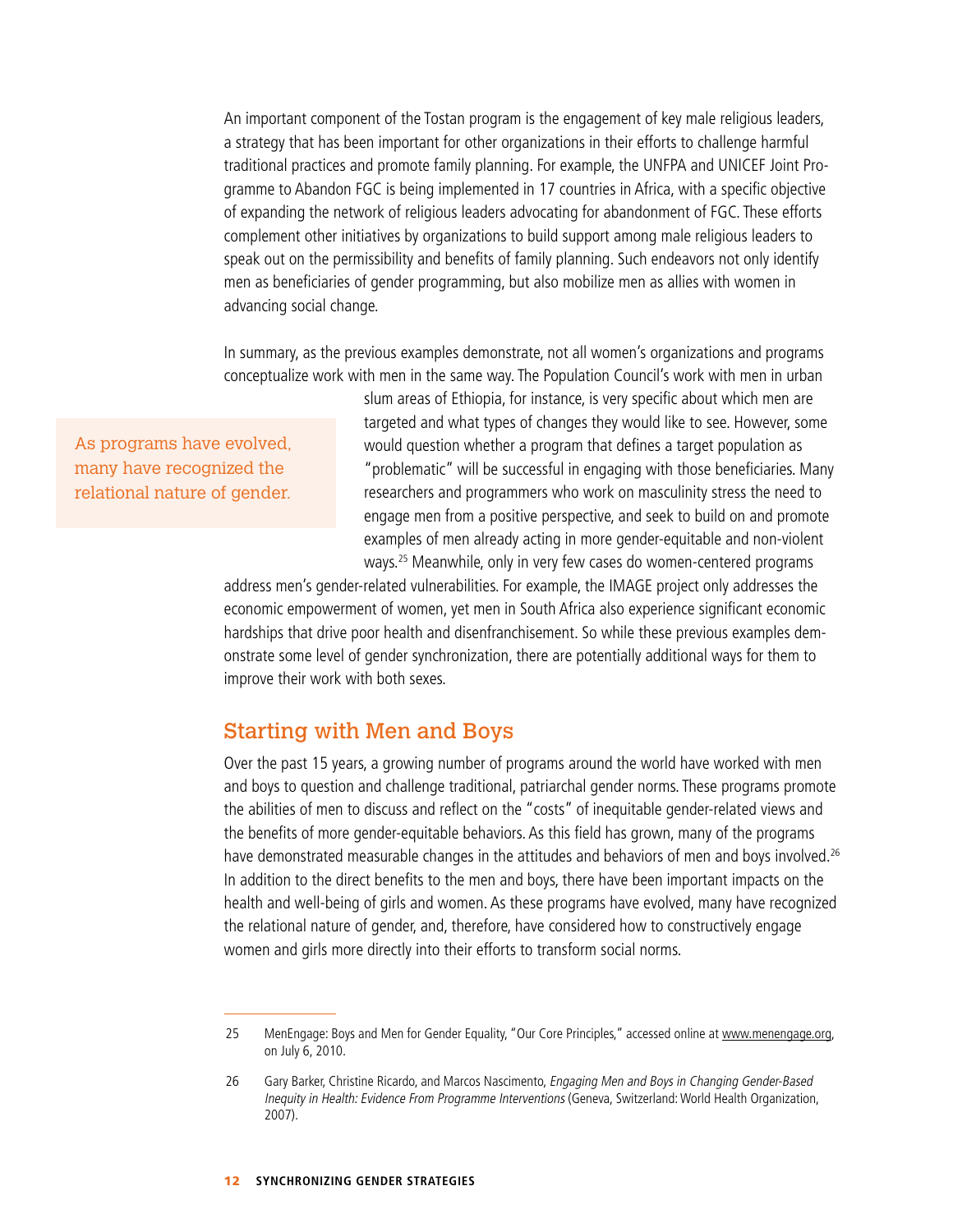The examples below illustrate programs that were first designed to work with men and boys, and then expanded their organizational mandate to incorporate women and girls.

#### **Program H in Brazil**

The Program H Alliance, an affiliation of NGOs based in Latin America, offers an instructive case study on how an intervention focused on young men began to integrate a complementary approach to engage young women. Program H includes a series of group educational activities and an educational cartoon video that promote young men's awareness about gender roles and inequities, rights, and health. As Program H ('H' for homens/hombres or men in Portuguese and Spanish) became recognized for its impact on the attitudes and self-reported behaviors of young men, the organization was also challenged to think about whether these changes were really being experienced by the women in the young men's lives. In addition, the program came to recognize the importance of working with both men and women in bringing about the kinds of changes they hoped to see.

Program H began to expand beyond its original focus on young men by partnering with several other organizations to develop a companion intervention called Program M (for mulheres/mujeres or women). Program M helps young women explore social constructions of gender and their effects on health while also developing girls' empowerment and skills for more confident decisionmaking in different spheres of their lives. Participants in Programs H and M did not interact together in joint activities, but their interest in doing so has led to the creation of the relatively new co-educational Entre Nós (see box on page 19).

Gender-transformative interventions with women, such as Program M, are important complements to work with men for two reasons. First, women, like men, help construct and reinforce harmful messages about male roles and behaviors. In fact, young men who had participated in Program H often reported that their girlfriends had expressed displeasure with the progressive changes in gender roles that the young men had embraced. These young women were more comfortable with the old familiar ways of being dictated to by dominant males. Secondly, there is also a need for young women to explore how gender issues are affecting their own lives and health; women face their own set of rigid notions of femininity that are linked to poor health outcomes. Program M wanted to provide a space for young women to explore and question these harmful constructions.

#### ▶ Sonke Gender Justice in South Africa

Sonke Gender Justice is an organization with a deep commitment to working with men to promote gender equality, prevent gender-based violence, and reduce the spread of HIV/AIDS. The organization's flagship program, the One Man Can Campaign, is dedicated to supporting men and boys to take action to end domestic and sexual violence and to promote healthy, equitable relationships. The Campaign promotes the idea that every man has a role to play, that each man can create a better, more equitable, and more just world. The Campaign promotes this goal through a variety of strategies including group educational workshops for men, the use of creative arts, media campaigns, and advocacy for progressive gender-equitable policies.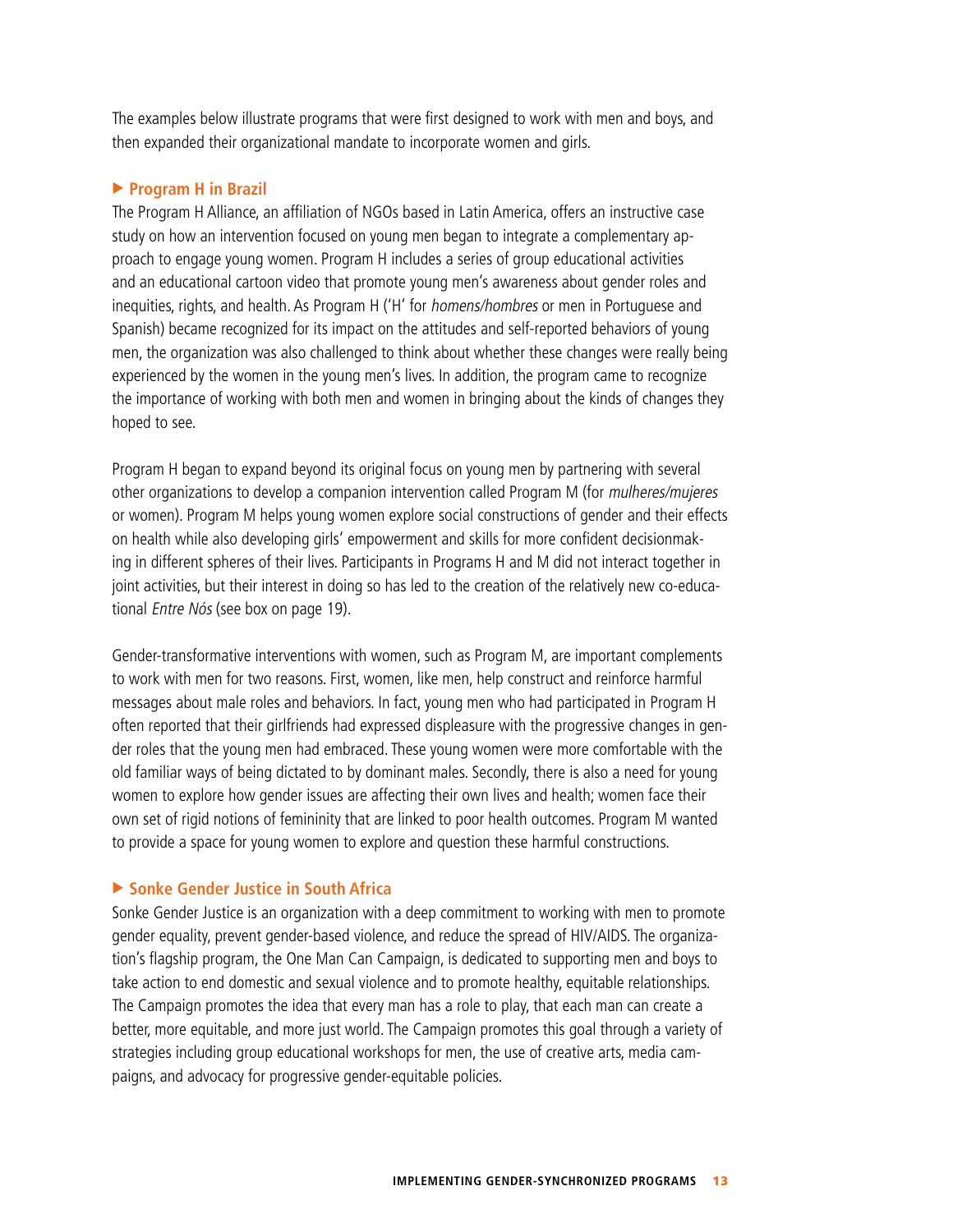A recent court case filed by Sonke provides a compelling example of how an organization with a history of work with men can directly align itself as a champion of women's rights. Sonke did this by holding the African National Congress Youth League President Julius Malema accountable for hateful and sexist remarks that perpetuate myths about rape. In a January 2009 speech to university students, Malema suggested that the woman who accused ANC President Jacob Zuma of rape had a "nice time" and made other demeaning remarks about her.<sup>27</sup>

Sonke Gender Justice Network brought a case against Malema in South Africa's Equality Court, charging that his comments about rape survivors amount to hate speech and harassment. Sonke worked in tandem with many well-respected, local women's organizations during the trial. After more than a year of highly publicized proceedings, the Equality Court ruled in favor of Sonke, imposing a fine on Malema and ordering him to issue a public apology. The example set by Sonke Gender Justice Network models what it means to be an ally for women's rights and speak out publicly against gender inequality.

### Working with Men and Women Together from the Start

So far this concept paper has examined programs that were originally designed with one sex or the other in mind. These programs have found creative and participatory strategies for expanding their work to become more responsive to both sexes. The following are examples of programs that have worked with men and women together from the outset.

#### ▶ Stepping Stones in Africa

A well-known and highly acclaimed example is the Stepping Stones Program.28 After 15 years, Stepping Stones remains an outstanding model for its comprehensive work with men and women, young and old, for lasting and measurable change in gender-related attitudes and behaviors. Originally designed in Uganda in 1995, and now expanded beyond Africa to Asia, Latin America and the Caribbean, and Eastern Europe, Stepping Stones is a participatory gender-focused process that brings together men and women from a community to engage in discussion and analysis of environmental factors that make them vulnerable to HIV and take actions in their community to address this. Stepping Stones uses a series of 18 workshops with each of four groups of older men, older women, younger men, and younger women, sometimes separate, sometimes together. At the end, the groups come together and the entire community entertains "requests for change" as the groups perform dramas reflecting the lessons learned. A particularly compelling aspect of Stepping Stones is the use of intergenerational dialogues, thereby involving an extremely diverse group of community members in various roles (fathers, sisters, etc.) to challenge harmful social norms that exist within that environment.

<sup>27</sup> Sonke Gender Justice Network: HIV/AIDS, Gender Equality, Human Rights, "Sonke Press Statement on the Equality Court's Ruling on the Julia Malema Case. Press Statement - 15 March 2010," accessed online at [www.](www.menengage.org) [genderjustice.org](www.menengage.org), on July 6, 2010.

<sup>28</sup> Alice Welbourn, Stepping Stones: A Training Package on HIV/AIDS, Communication and Relationship Skills (London: Strategies for Hope, 1995). See also<www.steppingstonesfeedback.org>.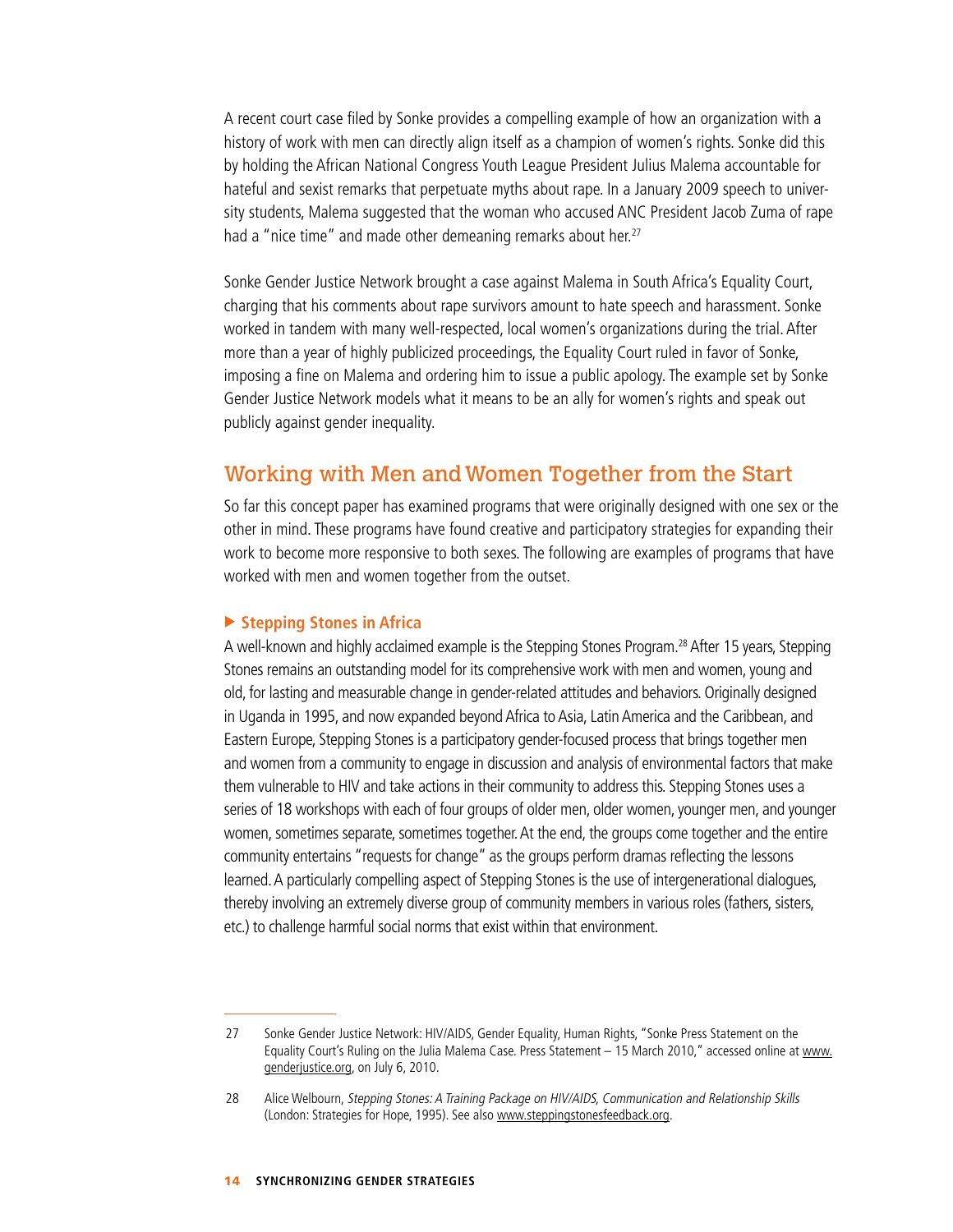A rigorous cluster randomized-control trial was used to evaluate the Stepping Stones intervention in rural South Africa. The findings for both women and men were promising.<sup>29</sup> Women exposed to the Stepping Stones intervention had 15 percent fewer new HIV infections than those in the control arm and 31 percent fewer herpes infections, although these findings were not statistically significant at the highest level. However, there were statistically significant improvements in a number of reported gender norm-related risk behaviors in men, with men reporting fewer sexual partners and higher condom use, as well as less transactional sex, perpetration of IPV, and substance abuse.

#### ▶ Soul City in South Africa

The Soul City project aims to influence men and women at both the individual and community level. Based in South Africa, Soul City uses entertainment formats (called edutainment) including radio shows, television dramas, and print materials to address a wide range of social issues. The intervention's population-based approach lends itself to examining issues relevant to both men and women, and the characters presented in the dramas provide opportunities to explore

gender dynamics and relationships between the sexes. Soul City has taken on various gender issues including violence against women, women's access to adult education, and attitudes about masculinity. These gender issues are integrated with other themes such as HIV/AIDS, drug and alcohol use, economics, housing, and access to health care.

Several evaluations have been conducted of Soul City, examining the utility of carrying out gendersynchronized programming via edutainment mechanisms. An evaluation of the violence against women program found an impact on attitudes about IPV/SV, help-seeking behaviors, and in participation in community action to speak out against IPV/SV.<sup>30</sup> Interestingly, an evaluation of the programs that focused on rigid constructions of masculinity did not demonstrate change in a number of attitudes and subjective norms about male gender roles.<sup>31</sup> However, qualitative research found that some men exposed to these programs talked about resisting peer pressure, building respect in relationships, and supporting equality between the sexes. It is also plausible that some gender norms are too difficult to change simply by exposure to an edutainment outlet, even if it is an effective vehicle for building awareness of harmful gender norms and attitudes. And possibly, more time may be necessary for changes to be observed as a consequence of this kind of generalized intervention.

Stepping Stones' use of intergenerational dialogues involves a diverse group of community members in various roles to challenge harmful social norms.

<sup>29</sup> Rachel Jewkes et al., "A Cluster Randomised Controlled Trial to Determine the Effectiveness of Stepping Stones in Preventing HIV Infections and Promoting Safer Sexual Behaviour Amongst Youth in the Rural Eastern Cape, South Africa," Tropical Medicine and International Health 11 (2006): 3-16; and Rachel Jewkes et al., "Rape Perpetration by Young, Rural South African Men: Prevalence, Patterns and Risk Factors," Social Science and Medicine 63, no. 11 (2006) 2949-61.

<sup>30</sup> S. Usdin et al., "Achieving Social Change on Gender-Based Violence: A Report on the Impact Evaluation of Soul City's Fourth Series," Social Science and Medicine 61, no. 11 (2005): 2434-45.

<sup>31</sup> Soul City Institute for Health and Development Communication, Soul City Evaluation Report 2006: A Summary Report of the Research by Markdata October 2005 (South Africa: Soul City Institute for Health and Development Communication, 2006).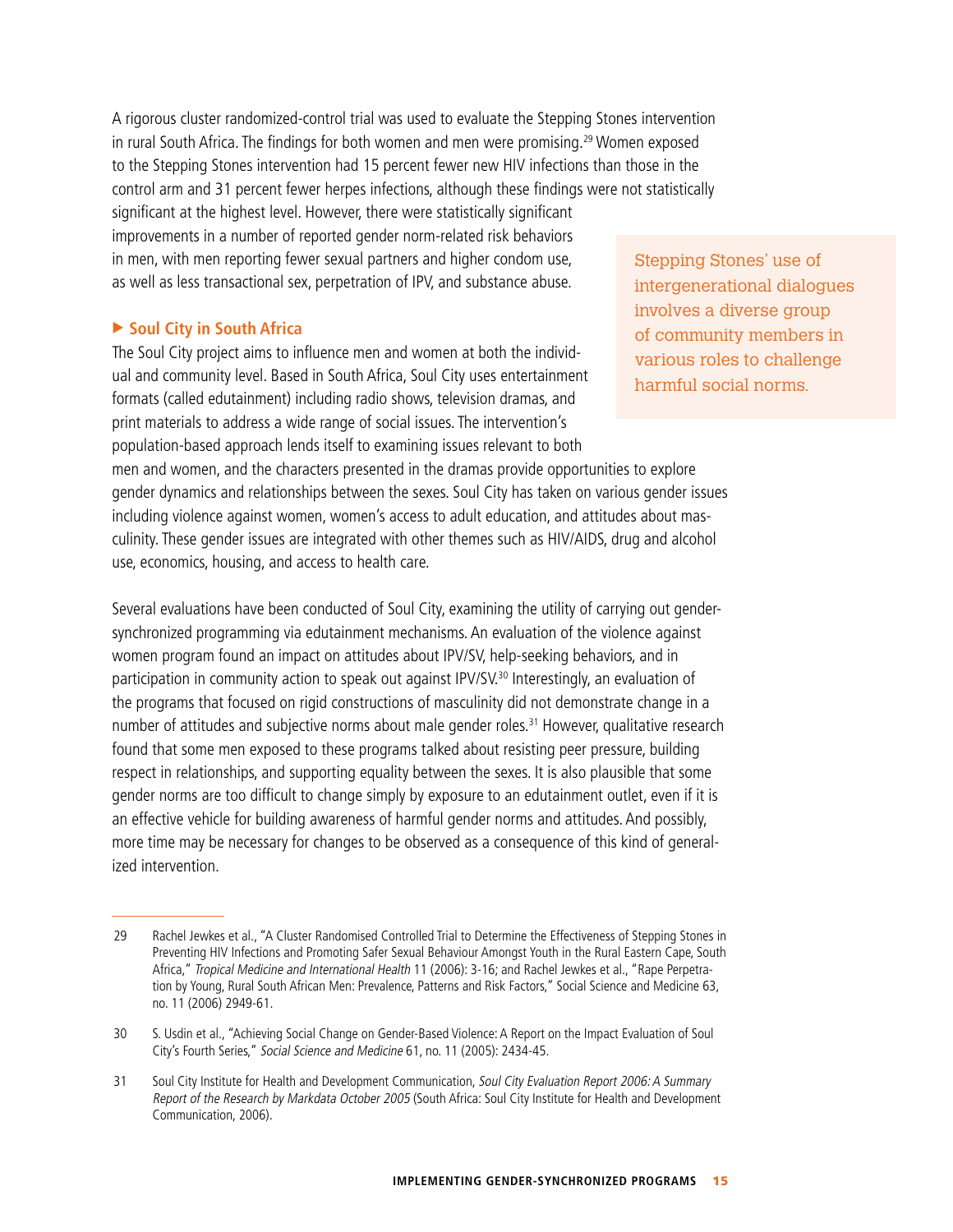#### **Gender Equity Movement in Schools (GEMS) in India**

The overall goal of the Gender Equity Movement in Schools (GEMS) project is to promote equitable gender norms and attitudes in school and community settings in India to reduce negative sexual and reproductive health outcomes among boys and girls. ICRW, in collaboration with municipalities and public schools, Instituto Promundo, and other NGOs, is implementing and testing materials and activities that foster gender equity and reduce gender-based violence among boys and girls ages 12 to 18.

GEMS is using school-based gender equality curricula for boys and girls in select municipal schools of Mumbai and Goa, and among teachers in government schools of Kota district of Rajasthan. The project hopes to affect gender-equitable attitudes and behaviors, including reduction in violence against women, school dropouts, and HIV risk, and to delay age at marriage. In addition, the

Mixed-sex programs need to ensure that all individuals are provided with a safe, respectful, and supportive environment.

project is developing and testing an intervention to engage fathers of girls in two communities of Mumbai on issues related to their empowerment. The process of engaging fathers as allies began with formative research to understand the dynamics of father-daughter relationships and the possible entry points.

In order to see if there is an effect on gender attitudes, experience of violence, self-efficacy, and self-reported changes in behaviour, an end line survey was conducted in Mumbai with 1100 students, using a self-administered questionnaire. The midline survey data from Mumbai show significantly

higher "equitable attitudes" than the baseline survey. Fifty-three percent of girls who participated in the training had equitable attitudes in contrast with 23 percent at baseline; for boys, the numbers went from 24 to 39 percent. Teachers who had been through the training also demonstrated a significant (though smaller) increase in gender-equitable attitudes after the training.

In summary, interventions that are designed to integrate gender work with both sexes from the start do not escape challenges. One of the greatest concerns for mixed-sex programs is the need to ensure that all individuals—especially girls and women—are provided with a safe, respectful, and supportive environment. This can become a serious challenge when programs are tasked with exploring and questioning prevailing gender norms, and do so in a group dialogue that allows any and all participants to express their views. In such cases the need for a skilled and genderequitable facilitator is of the highest importance. One potentially serious drawback is the risk of losing private, safe spaces for men and women to explore and address separately gender issues that are unique to their own experiences. For this reason, it is important to think about ways that programs can continue to offer activities for single-sex groups while also providing opportunities for mixed-sex groups to come together, learn from each other, and make shared commitments to social change.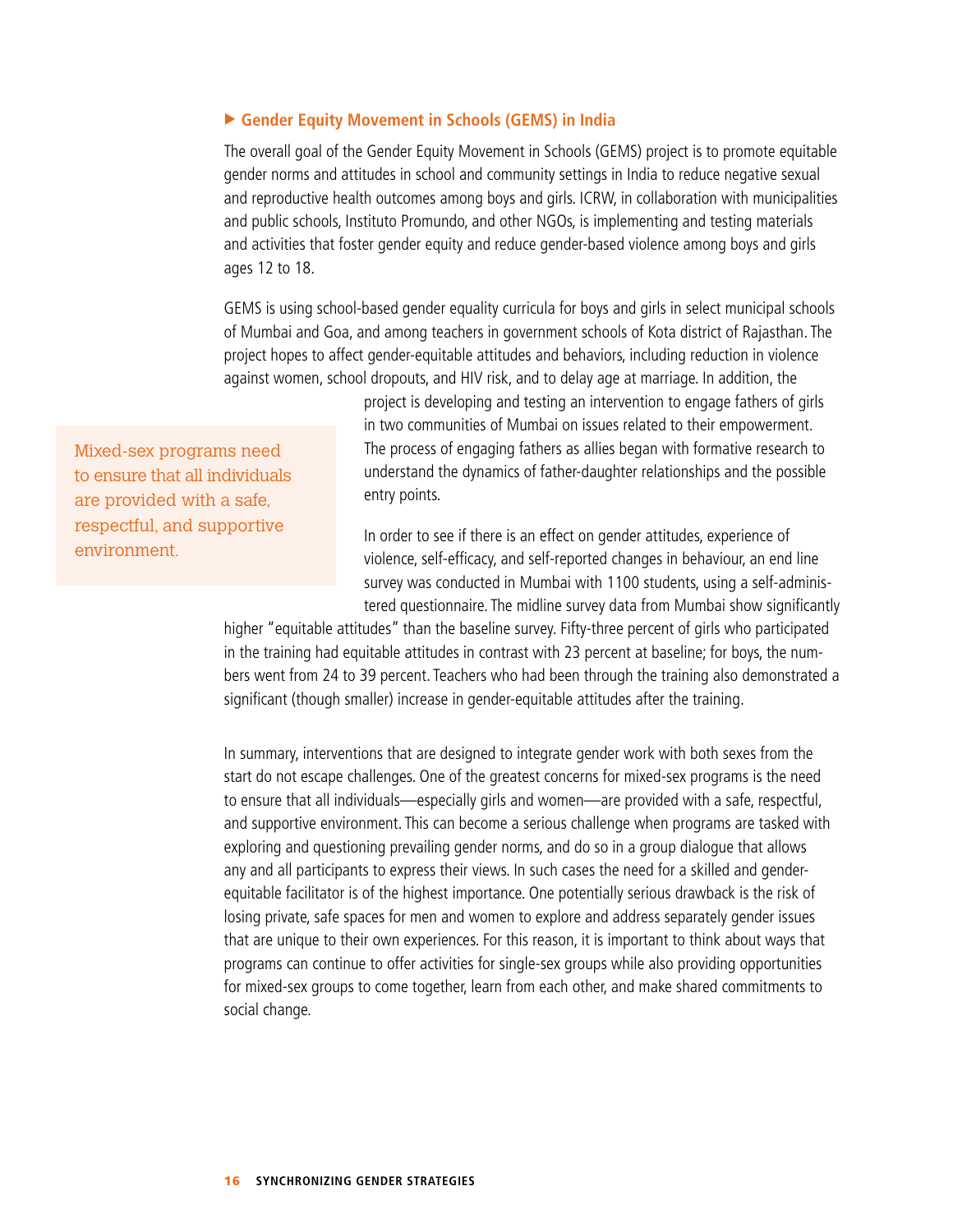#### WHAT ABOUT COUPLE PROGRAMMING?

Heterosexual couple-centered programs (and most couple programs are, in fact, oriented toward heterosexual couples) are unique in their orientation because they intentionally target a relationship dyad to improve health outcomes. These programs typically focus on ways that partners can communicate and support each other's reproductive health intentions. These programs usually consider the needs of and communication dynamic between the couple, but they do not necessarily seek to explore individual beliefs about gender, or challenge inequitable gender dynamics. However, some couple-centered interventions have shown increases in gender-equitable behaviors, including men's increased support for their partners' family planning decisions, increased participation in perinatal care, and men's increased testing for HIV. Therefore, it is important to recognize the value of couple-focused programs and consider ways that they could be viewed as an example of a gender-synchronized intervention.

Most couple-centered interventions focus on health care providers and clinical sites in order to serve couples jointly and more effectively. This usually requires training providers on couple counseling and identifying strategies to bring men into clinics with their female partners. But many focus on improved communication between partners.

There are challenges, however, to couple-centered programs where often the male partner may play a dominant role in the exchange with the health provider or in the decisionmaking process. The challenges are not limited to dynamics between clients. Providers are at risk of unintentionally exhibiting a bias towards one sex or the other in heterosexual relationships and discriminatory attitudes toward same-sex couples.

Providers should ensure that:

- Both partners are willing to participate in a joint counseling session;
- Both members of the couple have an equal opportunity to express their concerns and ask questions;
- Individuals have an opportunity to speak with them in private.

In order to do that, providers may need training on how to effectively counsel couples in a manner that ensures informed choice and eliminates bias.

#### Sources:

Almaz Terefe and Charles Larson, "Modern Contraception Use in Ethiopia: Does Involving Husbands Make a Difference?" American Journal of Public Health 83, no. 11 (1993): 1567-71.

John M. Pile et al., "Involving Men As Partners in Reproductive Health: Lessons Learned from Turkey," AVSC working paper no. 12, June 1999.

Leila C. Varkey et al., *Involving Men in Maternity Care in India* (New Delhi, India: Population Council, 2004).

EngenderHealth, Increasing Male Engagement in PMTCT/ANC: Male Norms Initiative Pilot Project. Presented at the PEPFAR Dissemination Meeting. Addis Ababa, Ethiopia: June 17, 2009.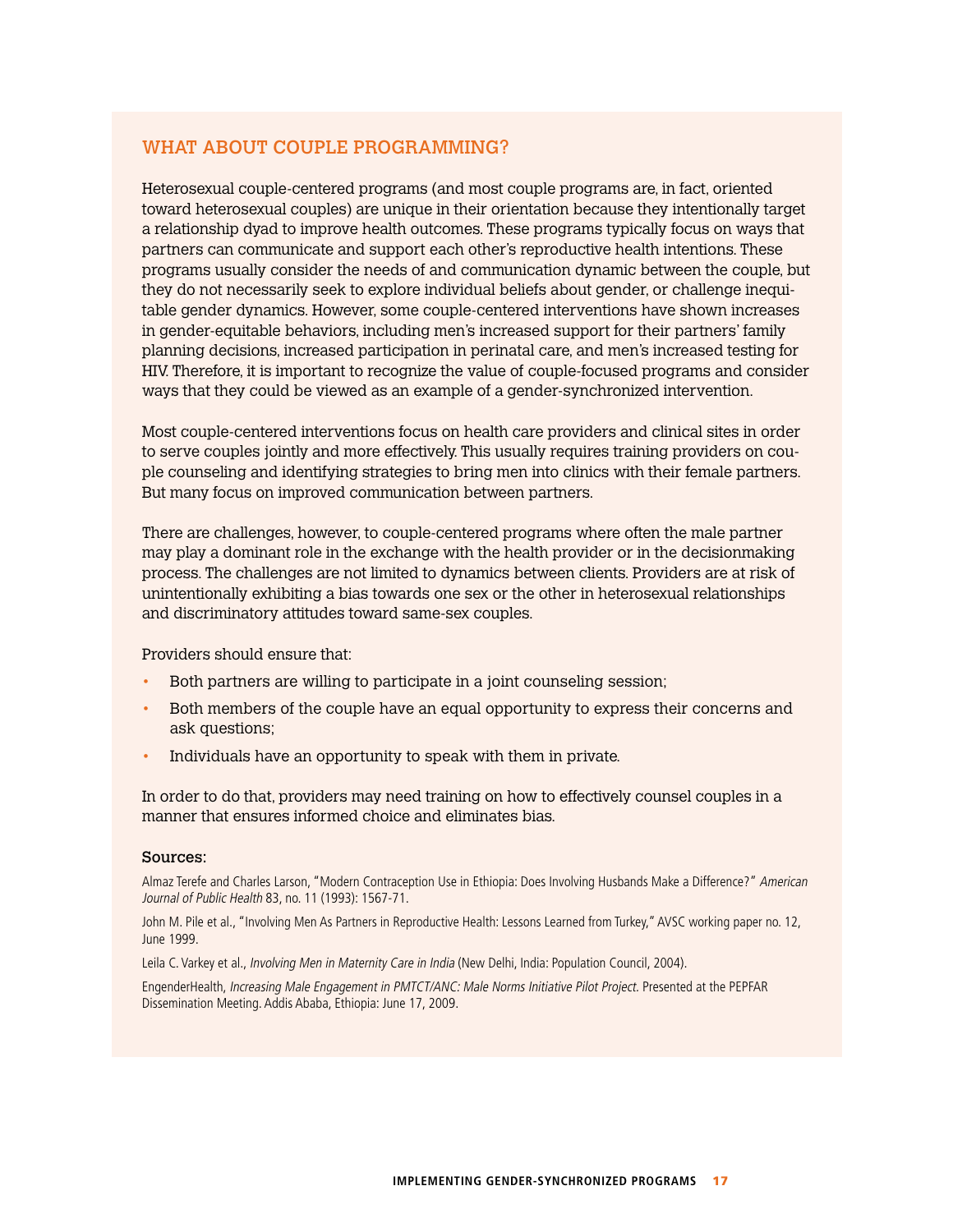### PROGRAMS TO WATCH

Recently some new projects designed to work with both sexes using a gender-synchronized approach to transform gender norms have emerged. Although these projects are in different stages of implementation, and have not been evaluated to date, they provide interesting examples of what gender-synchronized programming can look like and they are worth watching.

| <b>Program Name</b>                                                    | <b>Brief Description</b>                                                                                                                                                                                                                                                                                                                                                                                                                                                                                                                                                                                                                                                                                                                                                                                                                                                                                                                                                                                                                                                                                                                                                                                                                                                                                                                                                                                           |  |  |
|------------------------------------------------------------------------|--------------------------------------------------------------------------------------------------------------------------------------------------------------------------------------------------------------------------------------------------------------------------------------------------------------------------------------------------------------------------------------------------------------------------------------------------------------------------------------------------------------------------------------------------------------------------------------------------------------------------------------------------------------------------------------------------------------------------------------------------------------------------------------------------------------------------------------------------------------------------------------------------------------------------------------------------------------------------------------------------------------------------------------------------------------------------------------------------------------------------------------------------------------------------------------------------------------------------------------------------------------------------------------------------------------------------------------------------------------------------------------------------------------------|--|--|
| <b>Inner Spaces</b><br><b>Outer Faces</b><br><b>Initiative (ISOFI)</b> | Developed by CARE and International Center for Research on Women (ICRW), the ISOFI toolkit is designed<br>for staff of international development and health organizations. The toolkit is made up of participatory<br>group activities to help program staff identify, explore, and challenge their own understandings of gender<br>and sexuality in their lives, the lives of project participants, and within the organizations in which they<br>work. The toolkit includes a set of participatory educational activities that can be used with men and<br>women together to discuss, explore, and transform existing constructions of masculinity and femininity.                                                                                                                                                                                                                                                                                                                                                                                                                                                                                                                                                                                                                                                                                                                                               |  |  |
|                                                                        | Sarah Degnan Kambou et al., Walking the Talk: Inner Spaces, Outer Faces, A Gender and Sexuality Initiative<br>(Washington, DC: ICRW, 2006).                                                                                                                                                                                                                                                                                                                                                                                                                                                                                                                                                                                                                                                                                                                                                                                                                                                                                                                                                                                                                                                                                                                                                                                                                                                                        |  |  |
|                                                                        | www.icrw.org/publications/walking-talk-inner-spaces-outer-faces-gender-and-sexuality-initiative                                                                                                                                                                                                                                                                                                                                                                                                                                                                                                                                                                                                                                                                                                                                                                                                                                                                                                                                                                                                                                                                                                                                                                                                                                                                                                                    |  |  |
| <b>One in Nine</b><br>Campaign                                         | In February 2006, women's and men's organizations in South Africa came together to launch the One in<br>Nine Campaign. The campaign was initiated at the start of the rape trial of Jacob Zuma, South Africa's<br>current president. The campaign was created to provide solidarity with the female plaintiff in trial as well as<br>support any woman who seeks to speak out about rape and sexual violence. A Medical Research Council<br>(MRC) study on sexual violence in 2005 had indicated that only one out of every nine rape survivors report<br>the attack to the police—thus the name of the campaign. The Campaign has brought women and men<br>together to carry out a five-pronged agenda: 1) to build solidarity; 2) to effectively research social and<br>legal aspects of sexual violence; 3) to galvanize media attention; 4) to transform the legal system so that<br>women who speak out are able to access justice; and 5) to demonstrate solidarity with women who speak<br>out against sexual violence. The One in Nine Campaign has become well known for its activist agenda<br>around events, protests, and demonstrations during the 16 Days of Activism Against Gender Violence. The<br>Campaign has articulated 16 demands for the annual event that are directed to government and aim at<br>improving the conditions survivors confront in engaging in the criminal justice system. |  |  |
|                                                                        | www.oneinnine.org.za/ipoint                                                                                                                                                                                                                                                                                                                                                                                                                                                                                                                                                                                                                                                                                                                                                                                                                                                                                                                                                                                                                                                                                                                                                                                                                                                                                                                                                                                        |  |  |
| It's All One<br><b>Curriculum</b>                                      | In response to growing international support for sexuality and HIV education founded in concepts of gen-<br>der equality and human rights, the International Sexuality and HIV Curriculum Working Group has created<br>the "It's All One Curriculum: Guidelines and Activities for a Unified Approach to Sexuality, HIV, Gender, and<br>Human Rights Education." These guidelines have the potential to provide educators (and perhaps eventu-<br>ally policymakers) around the world with principles, tools, and activities for developing a unified curricu-<br>lum for both young men and young women on sexuality, gender, HIV, and human rights based on global<br>research about risks to sexual health. Years in the making, the curriculum was released in June 2010, and is<br>being disseminated widely. It has yet to be implemented or evaluated.                                                                                                                                                                                                                                                                                                                                                                                                                                                                                                                                                      |  |  |
|                                                                        | International Sexuality and HIV Curriculum Working Group, It's All One Curriculum: Guidelines and Activities<br>for a Unified Approach to Sexuality, Gender, HIV, and Human Rights Education (New York, NY: Population<br>Council, 2009).                                                                                                                                                                                                                                                                                                                                                                                                                                                                                                                                                                                                                                                                                                                                                                                                                                                                                                                                                                                                                                                                                                                                                                          |  |  |
|                                                                        | www.popcouncil.org/publications/books/2010 ItsAllOne.asp                                                                                                                                                                                                                                                                                                                                                                                                                                                                                                                                                                                                                                                                                                                                                                                                                                                                                                                                                                                                                                                                                                                                                                                                                                                                                                                                                           |  |  |
|                                                                        |                                                                                                                                                                                                                                                                                                                                                                                                                                                                                                                                                                                                                                                                                                                                                                                                                                                                                                                                                                                                                                                                                                                                                                                                                                                                                                                                                                                                                    |  |  |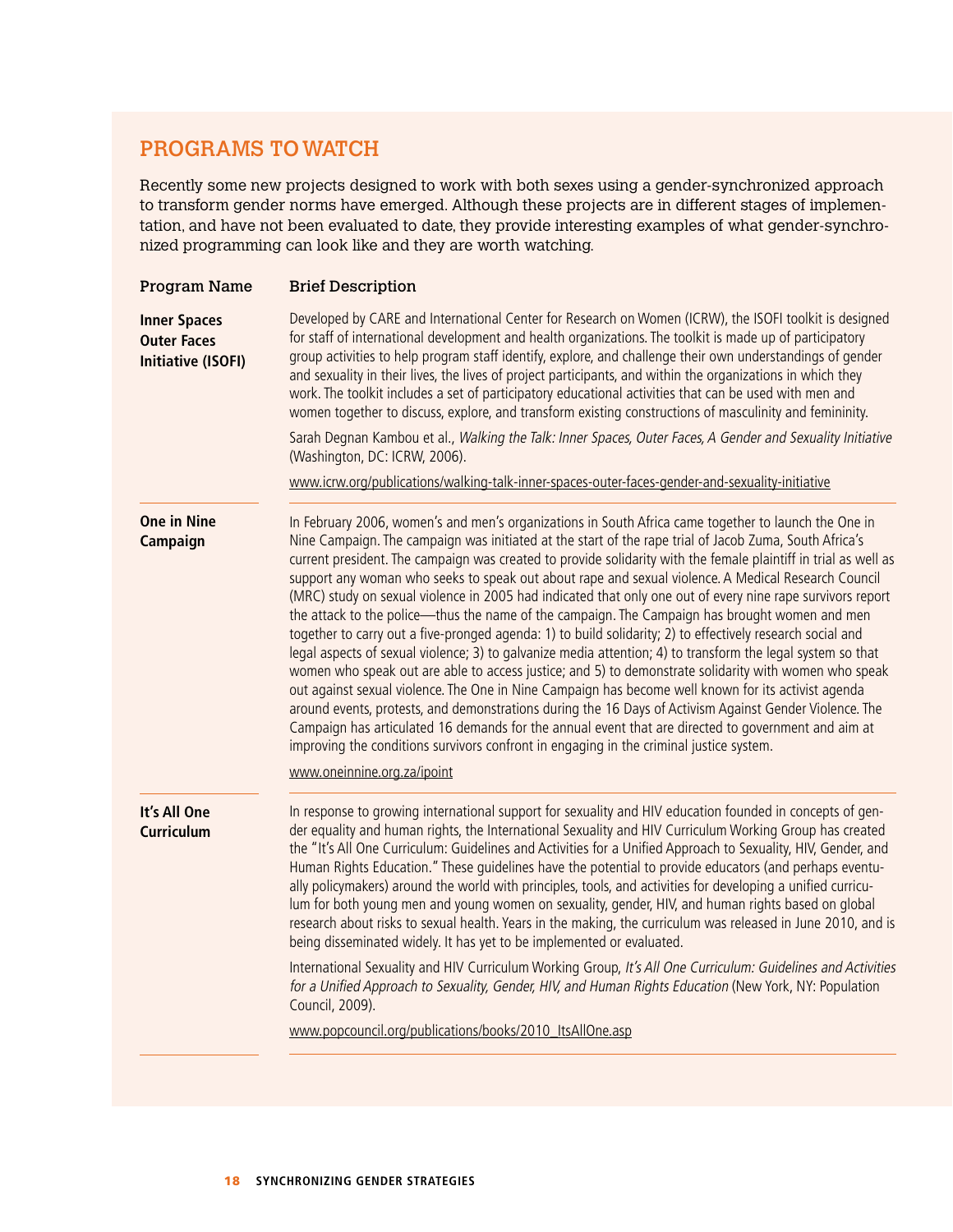| <b>CHOICES</b><br><b>Curriculum</b>                     | The earlier the values that underlie gender equality—and inequality—can be explored, the better. Save<br>the Children has developed a behavior change curriculum for use in Nepal called "CHOICES" that works<br>with boys and girls ages 10 to 14. The curriculum empowers boys and girls to make more gender equitable<br>choices in their lives. The emotion-based curriculum includes eight fun and age-appropriate participatory<br>activities designed to stimulate discussion among young adolescents, who meet every Saturday for two<br>hours. To go through all the sessions takes two months. The young people explore real life manifestations<br>of gender inequity and power, how small actions can lead to gender equity and earn you respect, while<br>discovering how social norms restrict boys from treating girls as equals and result in negative health out-<br>comes. Working with young people during adolescence-a time when they have not yet fixed their social<br>norms and identities—can help them redefine gender roles in ways that will have a positive effect on their<br>health and development. |  |  |  |
|---------------------------------------------------------|-------------------------------------------------------------------------------------------------------------------------------------------------------------------------------------------------------------------------------------------------------------------------------------------------------------------------------------------------------------------------------------------------------------------------------------------------------------------------------------------------------------------------------------------------------------------------------------------------------------------------------------------------------------------------------------------------------------------------------------------------------------------------------------------------------------------------------------------------------------------------------------------------------------------------------------------------------------------------------------------------------------------------------------------------------------------------------------------------------------------------------------|--|--|--|
|                                                         | CHOICES has not yet been scaled up, though Save the Children has the potential to do so since it is<br>working in 300 child clubs. For the purpose of an evaluation currently being conducted with Georgetown<br>University's Institute for Reproductive Health, Save the Children is working in only six child clubs with about<br>20 children in each. This implementation will be completed in mid-2010, the endline will be conducted, and<br>then the partners will discuss scaling up.                                                                                                                                                                                                                                                                                                                                                                                                                                                                                                                                                                                                                                        |  |  |  |
|                                                         | Save the Children, CHOICES: A Curriculum for 10 to 14 Year Olds in Nepal. Empowering Boys and Girls to<br>Change Gender Norms (Westport, CT: Save the Children, 2009).                                                                                                                                                                                                                                                                                                                                                                                                                                                                                                                                                                                                                                                                                                                                                                                                                                                                                                                                                              |  |  |  |
|                                                         | http://info.k4health.org/youthwg/pubs/SaveTheChildren.shtml                                                                                                                                                                                                                                                                                                                                                                                                                                                                                                                                                                                                                                                                                                                                                                                                                                                                                                                                                                                                                                                                         |  |  |  |
| <b>Entre Nós</b>                                        | Entre Nós (Portuguese for "Between Us") is a peer education initiative developed by Instituto Promundo in<br>Brazil. The initiative was created based on work with young men and women who had participated in Pro-<br>grams H and M. The idea was to bring young women and men together to further explore issues of gender,<br>relationships, sexuality, and health, and to have them promote healthy messages to other young people<br>about these issues. The <i>Entre Nós</i> program's main medium for sharing these messages is via radio dramas<br>that explore relationships between the sexes, both heterosexual and same-sex dynamics. Their message is<br>also transmitted through community events, comic books, peer-led workshops, and promotional materials<br>for young people.                                                                                                                                                                                                                                                                                                                                    |  |  |  |
|                                                         | Entre Nós highlights the value of addressing gender dynamics with mixed-sex groups of youth. By bringing<br>young men and women together, they are able to share different perspectives of what it is like to experi-<br>ence something as male or female. Such efforts also help build empathy and understanding for the chal-<br>lenges that members of the other sex face. There is particular value in working with younger people, where<br>gender norms are often viewed as more fluid and relationship skills are just being developed.                                                                                                                                                                                                                                                                                                                                                                                                                                                                                                                                                                                      |  |  |  |
|                                                         | Promundo: Entre nós ("Between Us"). http://www.promundo.org.br/en/sem-categoria/entre-nos-campanha/                                                                                                                                                                                                                                                                                                                                                                                                                                                                                                                                                                                                                                                                                                                                                                                                                                                                                                                                                                                                                                 |  |  |  |
| <b>Women and Men</b><br>as Partners in<br>Peacebuilding | Recently, many peacebuilding organizations have been developing strategies to teach men and women<br>to be partners in ending gender-based and community violence and promoting peace in their families. In<br>December 2009, the Women Peacemakers Program trained a cadre of men to establish a group of male<br>allies to work together with women in an open, constructive, and respectful manner to support local peace<br>work. As a result of the training, a partnership emerged in Africa's Great Lakes Region between the Karuna<br>Center for Peacebuilding, Men's Resources International, PRO-FEMME, and the Rwanda Men's Resource<br>Center. Over the next year, these four organizations will pilot a new approach to addressing the challenges<br>of gender and community violence in war torn regions. Mixed-sex teams will work with communities in<br>Rwanda, DRC, Burundi, and Uganda. The interventions will mobilize women and men in communities to<br>work together for violence prevention and peacebuilding.                                                                                              |  |  |  |
|                                                         | Men's Resources International. www.mensresourcesinternational.org/africemplate.php?page=africa-mriinafrica                                                                                                                                                                                                                                                                                                                                                                                                                                                                                                                                                                                                                                                                                                                                                                                                                                                                                                                                                                                                                          |  |  |  |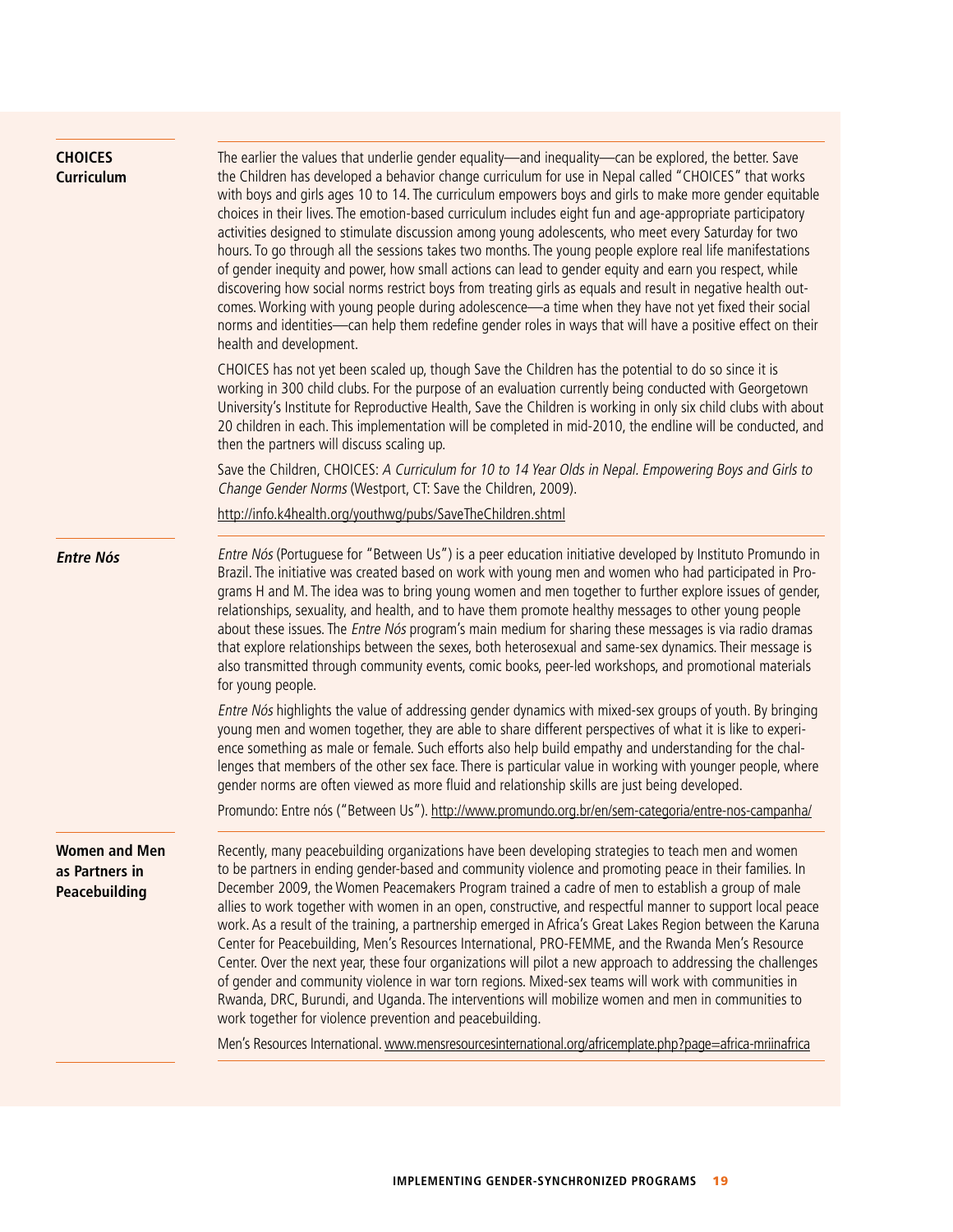### Lessons From Gender-Synchronized Programs— Shoulds and Should Nots

There are some key elements that form the foundation of gender-synchronized programs, and some key pitfalls to avoid.

#### Lessons from Gender-Synchronized Programs

#### Gender-Synchronized Programs SHOULD:

Employ multiple strategies to change community norms

Engage men—as partners, clients, and agents of change—as allies in the effort to promote the benefits of more gender-equitable relationships for the whole community and promote positive male role models

Think about gender equality as a shared goal of programs that work primarily with women or primarily with men

Recognize that men and women, boys and girls, reinforce notions of masculinity and femininity, including those that might be harmful

Adapt the strategy for synchronizing work with men and work with women to each setting

Be open to combining very different program elements for men or for women in a given setting

Assess staff skills and organizations' resources to determine their ability to implement gender-synchronized activities

Make long-term investments in promising activities that aim to change community norms

Evaluate program impact on gender equality as an important outcome itself; think big, anticipate broader effects in considering evaluation

Create opportunities to bring men and women together but always consider participants' needs to safely disclose their experiences

Recognize the unique obstacles women and girls face in overcoming gender inequalities

#### Gender-Synchronized Programs SHOULD NOT:

Focus on interventions at only one level, without paying more attention to how, for example, institutions like schools or the police may reinforce harmful gender norms

Engage men without first considering the consequences for women

Assume that groups working with men necessarily share the objective of working toward gender equality

Vilify all men and boys as inherently perpetuating negative gender norms and behaviors nor assume that all women and girls are inherently opposed to harmful gender norms

Assume that the components that work well together in one setting will work well in another

Assume that the various components of the program should necessarily occur at the same scale or intensity as one another, e.g., a substantial program for women and an exploratory program for men might be appropriate where not much is known about working with men

Expect that a single organization can provide all programming aspects needed

Expect immediate change in norms and attitudes about gender roles and relations

Limit program evaluation to the technical programmatic outcomes of interest, to the exclusion of assessing the effects on gender inequality

Forget to establish respectful ground rules for mixedsex communications

Treat work with men and women as always "symmetrical," minimizing barriers women and girls face in overcoming gender inequalities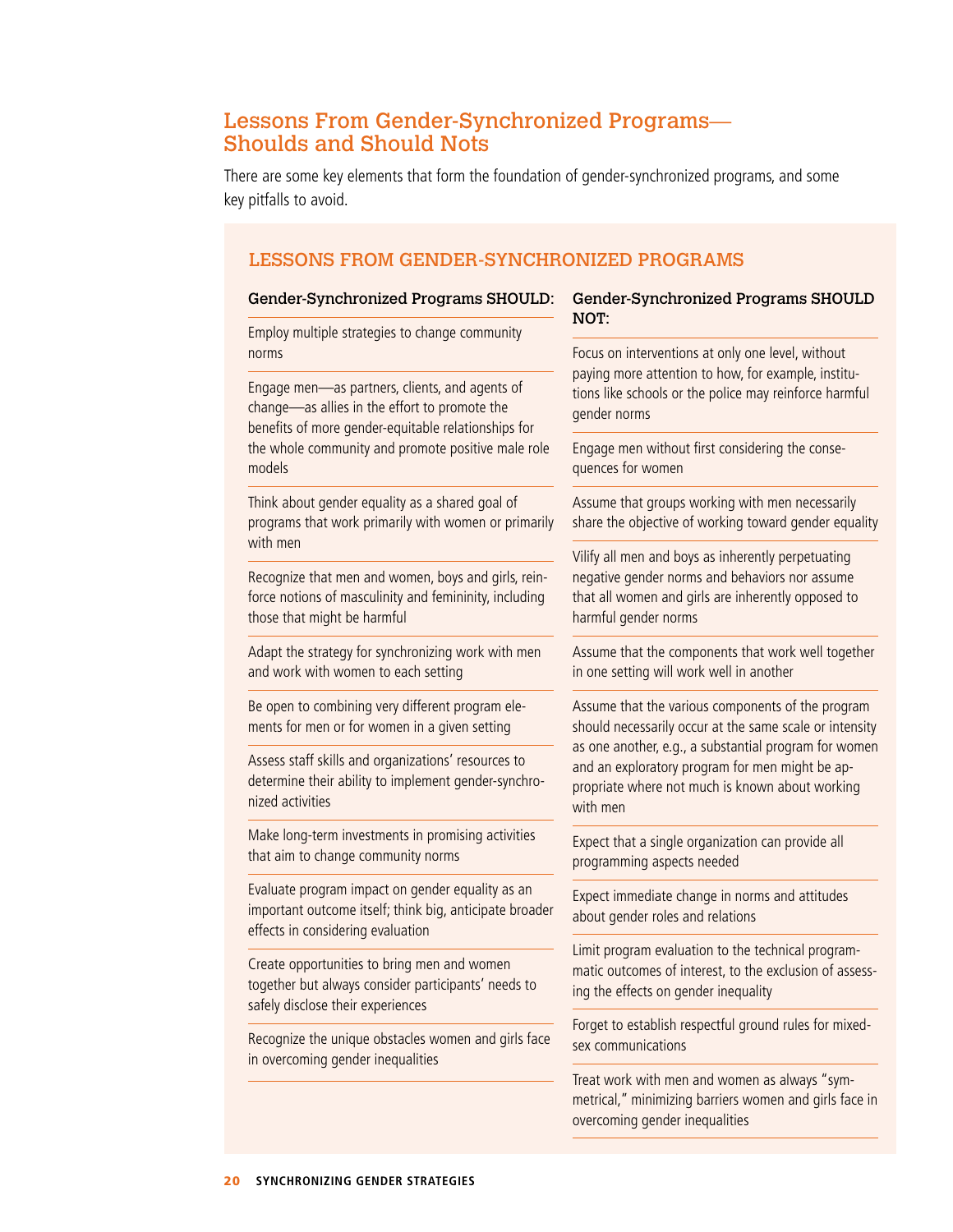## V. Conclusion

Some of the greatest and most systematic injustices occur along the fault lines of gender. Health experts and program designers around the world now recognize how important addressing gender inequality is to improving health, especially sexual and reproductive health. Because gender inequality and gender roles themselves, in many cases, undermine health and development, many practitioners strive to include gender-transformative components in programs to improve sexual and reproductive health.

What is the value added by addressing both men and women in programs and policies that improve health and challenge gender inequalities? In focusing on both masculinity and femininity, and on reinforcing the rights and capacities of everyone in society by synchronizing efforts in both areas, programs may catalyze social changes that support a broad range of improvements in health.

In attempting to overcome gender inequality it is important to work with everyone in society: community members in general, in-laws, children, siblings, and people of every sexual orientation and gender identity. It is not only men and women in intimate relationships with each other who perpetuate rigid and harmful gender norms. Masculine and feminine roles and norms are so often complementary and mutually reinforcing, and the harmful aspects of both must be questioned and shifted.

The challenge of thinking comprehensively about approaches to overcome gender inequality can seem daunting. In defining the vision for improved gender relations, however, this paper has shown that the core principles are few in number: **the need to intentionally reach out to both sexes to promote mutual understanding, to seek to equalize the balance of power between women and men, to recognize how both men and women reinforce notions of masculinity and femininity, and, therefore, that both need to be engaged in reconstructing these roles and creating shared values.** Programs around the world have found that people can be motivated to question harmful gender norms and attitudes, and usually see that it is in their own interest to do so. By synchronizing work with diverse groups of men and women, boys and girls, programs can build momentum for social change that improves health.

### What Have We Learned?

This paper makes the case that it is important for health and development practitioners and advocates to intentionally work with both men and women in a synchronized manner to overcome harmful inequalities. The interventions described here provide excellent guidance as to how this work can be done. What is needed in the near future is more evidence of the synergies and sustainable outcomes that emerge when gender-transformative work with men and with women becomes truly synchronized.

This will require research that compares synchronized programs with programs that work with only men or only women. It also requires the active involvement and commitment of program planners, donors, and policy advocates.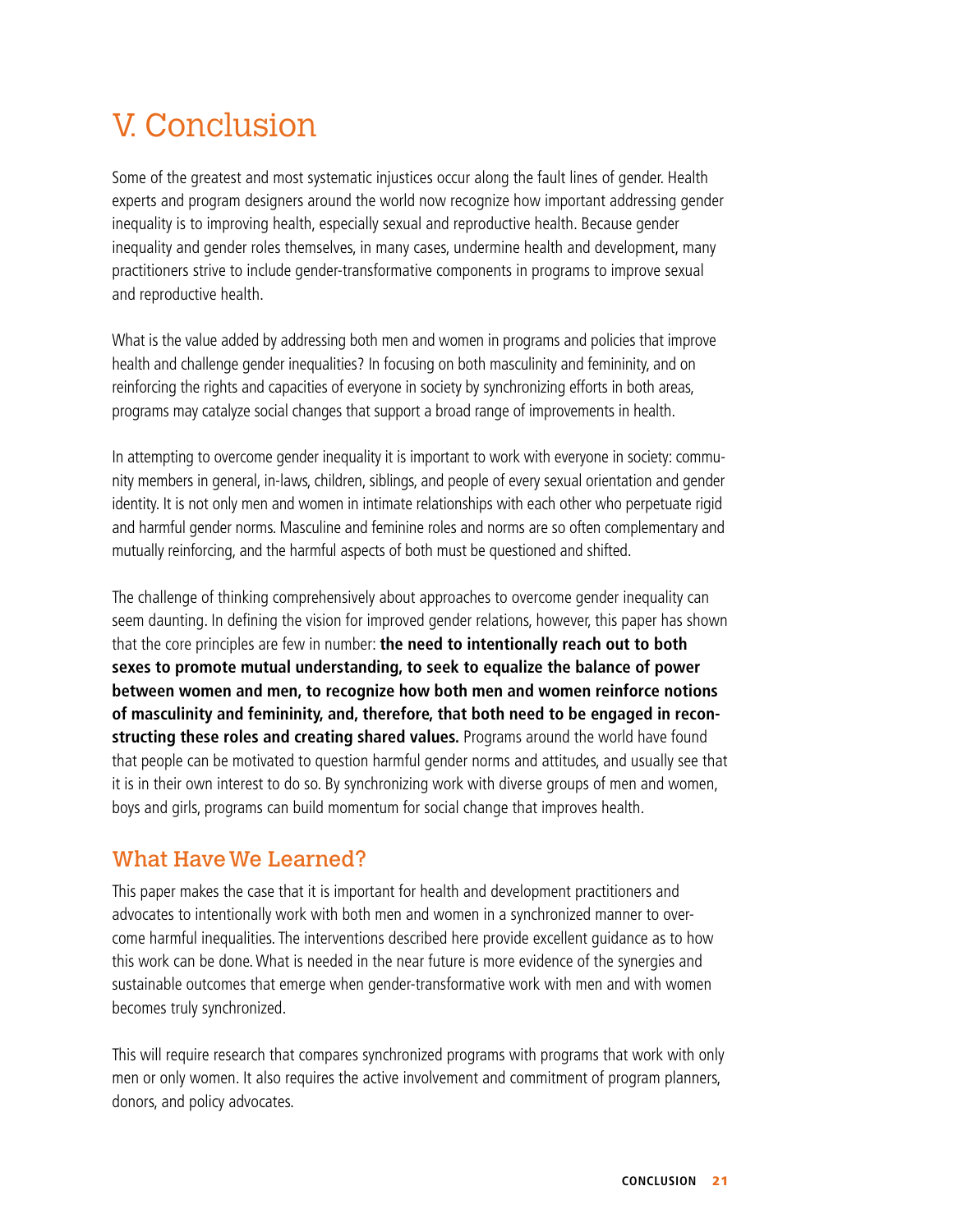### Next Steps

Policies form the backdrop for gender-synchronized programming and can create an environment in which such programs flourish. So much innovative work has taken place in recent years to involve men and women in promoting gender equality with all of its potential benefits for health and development. Most has occurred through programs working in varied contexts. Initiatives focused on transforming gender dynamics must consider how to move beyond changing individual attitudes by creating and implementing policies that change social structures. At the international level, many UN declarations have provided frameworks for engaging governments in developing gender-equitable legislation at the national level. The general tendency is for governments to endorse gender equality internationally, but this rarely translates to *national* development policies and policy implementation.<sup>32</sup> International declarations should be used to mobilize governments to develop policies that reflect the commitments to gender equality that they have signed onto.

Donors can play an important role in moving this agenda forward. Their approaches to working on gender equality and development/sector inequities are as diverse as the programs described in this paper. Their funding streams will drive—or hinder—the coordination of efforts to work with men and with women to promote gender equality for its own sake, as well as a means to reaching development outcomes. The President's Emergency Plan for AIDS Relief (PEPFAR) gender strategy addresses the legal rights and economic empowerment of women and girls as well as male gender norms as complementary components of its gender-related work. The U.S. Department of State incorporated in a recent request for proposals the concept of women's empowerment through working with men and boys, as well as women and girls.<sup>33</sup> Consultations with gender experts around the Global Health Initiative of the U.S. government, which promotes a women- and girl-centered approach and gender equality, have emphasized the importance of engaging and addressing men and boys as well.<sup>34</sup> One foundation, which has been a long-time champion in combating the sexual exploitation of children, has recently focused on strategies to engage men in prevention of sexual exploitation and to understand the gendered dynamics of the problem.<sup>35</sup>

This paper marks the opening of a discussion on bringing gender-transformative programs for women and for men into synchronization with one another. Social change is a choreography in which everyone in a given society must participate, a fact often forgotten by many programs working on gender and development. The civil rights movement in the United States would not have advanced very far or very fast if it had not had a clear vision for what both blacks and whites needed to do. Since people's roles and the prevailing gender norms mutually reinforce one another, real and lasting change must inevitably involve everyone—in dialogue, in programming, and in policies.

<sup>32</sup> Greene and Barker, "Masculinity and Its Public Health Implications for Sexual and Reproductive Health and HIV Prevention."

<sup>33</sup> United States Department of State, Bureau of Democracy, Human Rights and Labor, accessed online at [www.](www.state.gov) [state.gov](www.state.gov), 2009.

<sup>34</sup> United States Department of State, Implementation of the Global Health Initiative: Consultation Document (Washington, DC: United States Department of State, 2009).

<sup>35</sup> The Oak Foundation, accessed online at<www.oakfnd.org>, on July 9, 2010.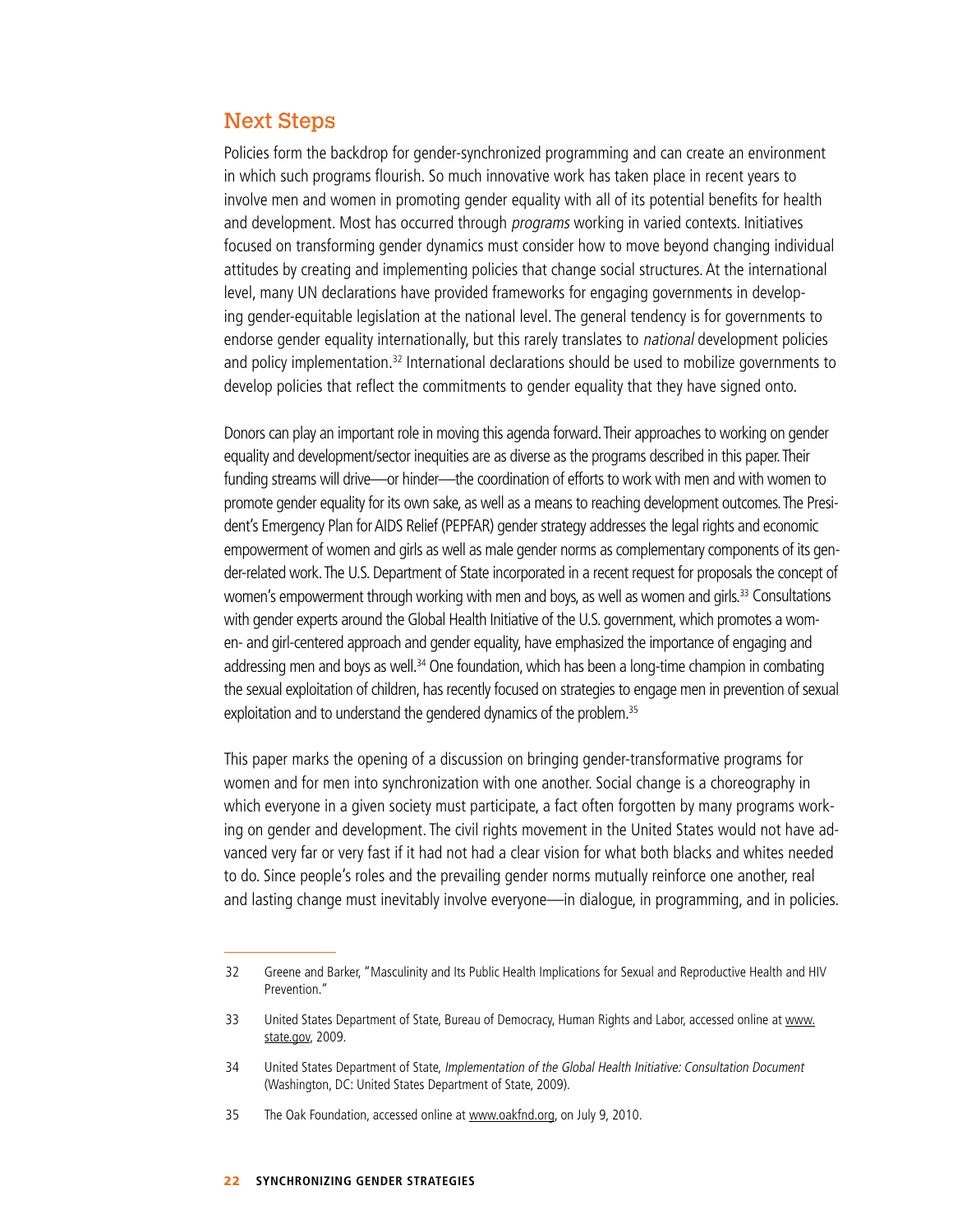## Resources

Barker, G.T. Dying to Be Men: Youth, Masculinity and Social Exclusion. New York: Routledge, 2005.

Barker, G., C. Ricardo, and M. Nascimento. Engaging Men and Boys in Changing Gender-Based Inequity in Health: Evidence from Programme Interventions. Geneva, Switzerland: World Health Organization, 2007.

BRAC's Adolescent Development Programme. Accessed online at<http://brac.net>, on July 9, 2010.

Bruce, J. "Aligning Gender Strategies to Foster a Better Balance of Male-Female Responsibility in Reproductive Health: The Case of Adolescent Girls." Paper presented at the UN Commission on the Status of Women. New York, NY: Population Council, March 3, 2009.

Bruce, J., N. Haberland, A. Joyce, T. Nelson, and E. Roca. "First Generation of Gender and HIV Programs: Seeking Clarity and Synergy." Working Paper, Population Council, 2010.

Caro, D. A Manual for Integrating Gender into Reproductive Health and HIV Programs: From Commitment to Action (2nd Edition). Washington, DC: PRB for the IGWG, 2009.

Castro, A. and M. Singer, ed. Unhealthy Health Policy: A Critical Anthropological Examination. Walnut Creek, CA: Altamira Press, 2004.

Diop, N.J., M.M. Faye, A. Moreau, J. Cabral, H. Benga, F. Cissé, B. Mané, I. Baumgarten, and M. Melching. The TOSTAN Program: Evaluation of a Community-Based Education Program in Senegal. New York, NY: Population Council, 2004.

EngenderHealth, Increasing Male Engagement in PMTCT/ANC: Male Norms Initiative Pilot Project. Presented at the PEPFAR Dissemination Meeting. Addis Ababa, Ethiopia: June 17, 2009.

EngenderHealth. Men as Partners Digital Stories. Accessed online at <www.engenderhealth.org>, on September 21, 2010.

Erulkar, A., B. Semunegus, and G. Mekonnen. Biruh Tesfa ("Bright Future") Program Provides Domestic Workers, Orphans and Migrants in Urban Ethiopia with Social Support, HIV Education and Skills. New York, NY: Population Council, 2010.

Feldman-Jacobs, C. and S. Ryniak et al. Abandoning Female Genital Mutilation/Cutting: An In-Depth Look at Promising Practices. Washington, DC: PRB, 2006.

Feringa, B. "Two Years on the Ground: ReproSalud Through Women's Eyes." Draft document presented to the Strategic Objective No. 3 Team of USAID/Peru, April 1999.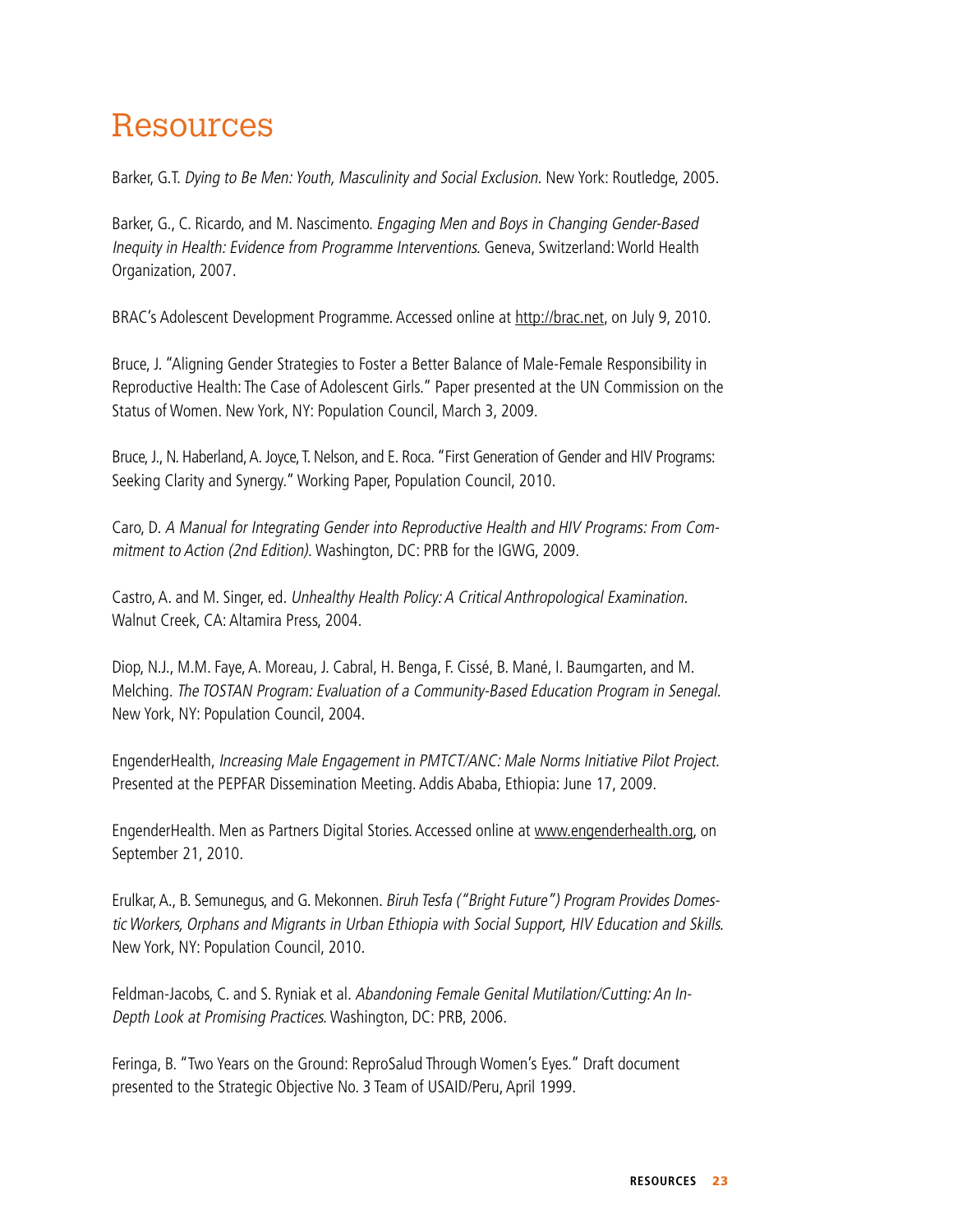Ferrando, D., N. Serrano, and C. Pure. Salud Reproductiva en Comunidades. Educando y empoderando a mujeres de escasos recursos: Evaluacion de Impacto de medio termino del proyecto ReproSalud. Peru: Monitoring, Evaluation and Design Support Project, 2002.

Fleischman, J. Making Gender a Global Health Priority: A Report of the CSIS Global Health Policy Center. Washington, DC: Center for Strategic and International Studies, 2009.

Friedewald, M., R. Fletcher, and H. Fairbairn. "All-Male Discussion Forums for Expectant Fathers: Evaluation of a Model." Journal of Perinatal Education 14, no.2 (2005): 8–18.

Greene, M.E. and G. Barker. "Masculinity and Its Public Health Implications for Sexual and Reproductive Health and HIV Prevention." In Routledge Handbook of Global Public Health, ed. Richard Parker and Marni Sommer. New York: Routledge, Forthcoming.

Gupta, G.R., D. Whelan, and K. Allendorf. Integrating Gender into HIV/AIDS Programmes: Expert Consultation, 3-5 June 2002. Geneva, Switzerland: World Health Organization, 2003.

Interagency Gender Working Group. Accessed online at [www.igwg.org,](www.igwg.org) on September 23, 2010.

International Sexuality and HIV Curriculum Working Group. It's All One Curriculum: Guidelines and Activities for a Unified Approach to Sexuality, Gender, HIV, and Human Rights Education. New York, NY: Population Council, 2009.

Jewkes, R., K. Dunkle, M.P. Koss, J. Levin, M. Nduna, N. Jama, and Y. Sikweyiya. "Rape Perpetration by Young, Rural South African Men: Prevalence, Patterns and Risk Factors." Social Science and Medicine 63, no. 11 (2006): 2949-61.

Jewkes, R., M. Nduna, J. Levin, N. Jama, K. Dunkle, N. Khuzwayo, M. Koss, A. Puren, K. Wood, and N. Duvvury. "A Cluster Randomised Controlled Trial to Determine the Effectiveness of Stepping Stones in Preventing HIV Infections and Promoting Safer Sexual Behaviour Amongst Youth in the Rural Eastern Cape, South Africa: Trial Design, Methods and Baseline Findings." Tropical Medicine and International Health 11 (2006): 3-16.

Kambou, S.D., V. Magar, J. Gay, and H. Lary. Walking the Talk: Inner Spaces, Outer Faces, A Gender and Sexuality Initiative. Washington, DC: International Center for Research on Women, 2006.

Kim, J., C.H. Watts, J. Hargreaves, L.X. Ndhlovu, G. Phetla, L.A. Morison, J. Busza, J.D.H. Porter, and P. Pronyk. "Understanding the Impact of a Microfinance-Based Intervention on Women's Empowerment and the Reduction of Intimate Partner Violence in South Africa." American Journal of Public Health 97, no.10 (2007): 1794-1802.

MenEngage: Boys and Men for Gender Equality. "Our Core Principles." Accessed online at [www.](www.menengage.org) [menengage.org](www.menengage.org), on July 6, 2010.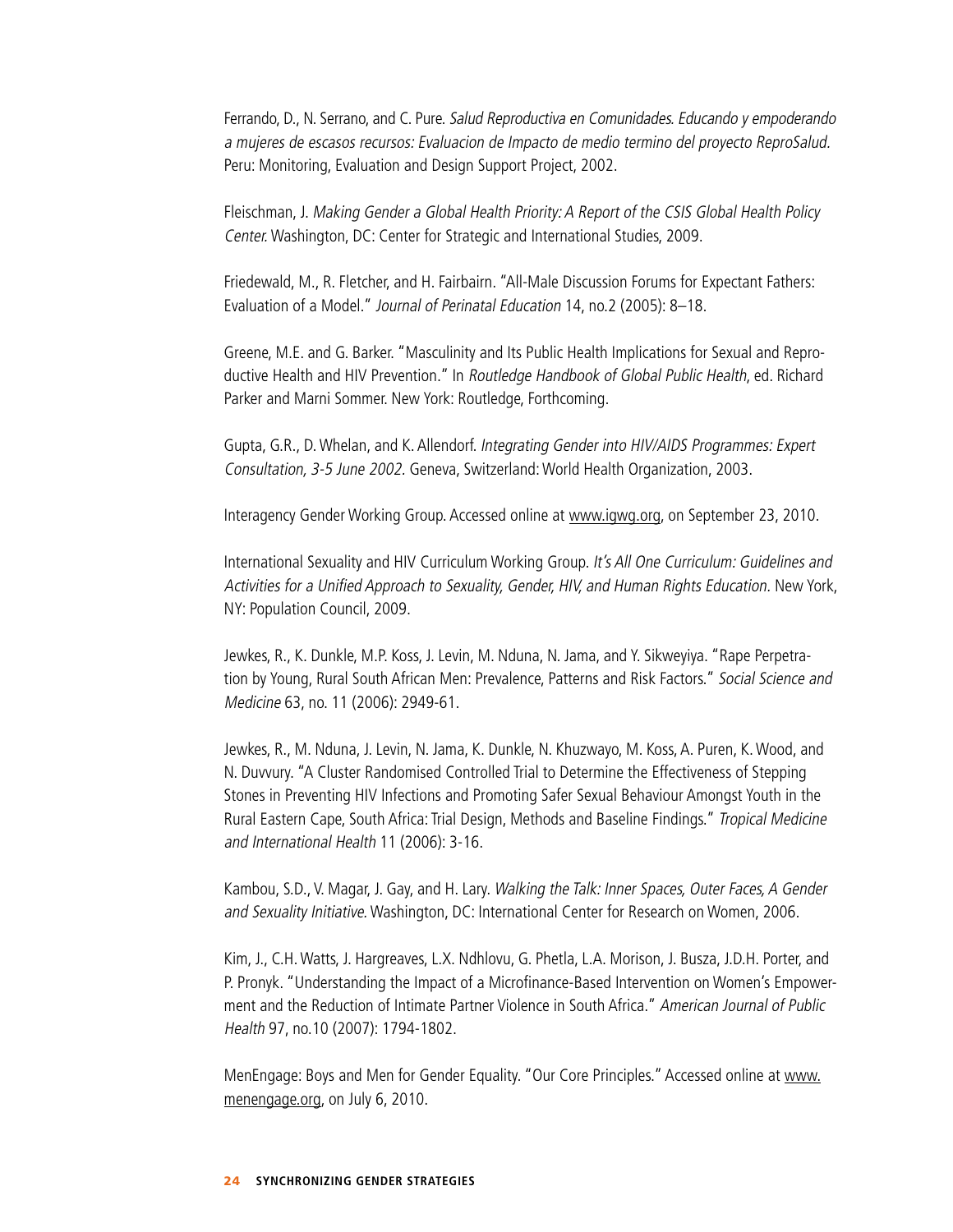Men's Resources International. Accessed online at [www.mensresourcesinternational.org,](www.mensresourcesinternational.org) on September 21, 2010.

One in Nine Campaign. Accessed online at [www.oneinnine.org.za/ipoint,](www.oneinnine.org.za/ipoint) on September 20, 2010.

Payne, S. "How Can Gender Equity be Addressed Through Health Systems?" Health Systems and Policy Analysis, Policy Brief 12. Copenhagen, Denmark: World Health Organization and European Observatory on Health Systems and Policies, 2009.

Peacock, D. and A. Levack. "The Men as Partners Program in South Africa: Reaching Men to End Gender-Based Violence and Promote Sexual and Reproductive Health." International Journal of Men's Health 3, no. 3 (2004): 173-188.

Pile, J.M., C. Bumin, G.A. Ciloglu, and A. Akin. "Involving Men As Partners in Reproductive Health: Lessons Learned from Turkey." AVSC working paper no. 12, June 1999.

Promundo: Entre nós ("Between Us"). Accessed online at<www.promundo.org.br>, on September 21, 2010.

Rottach, E., S.R. Schuler, and K. Hardee. Gender Perspectives Improve Reproductive Health Outcomes: New Evidence. Washington, DC: PRB for the IGWG, 2009.

Save the Children. CHOICES: A Curriculum for 10 to 14 Year Olds in Nepal. Empowering Boys and Girls to Change Gender Norms. Westport, CT: Save the Children, 2009.

Schuler, S.R. "Gender and Community Participation in Reproductive Health Projects: Contrasting Models from Peru and Ghana." Reproductive Health Matters 7, no. 14 (1999): 144-157.

Sonke Gender Justice Network: HIV/AIDS, Gender Equality, Human Rights. "Sonke Press Statement on the Equality Court's Ruling on the Julia Malema Case. Press Statement – 15 March 2010." Accessed online at <www.genderjustice.org.za>, on July 6, 2010.

Soul City Institute for Health and Development Communication. Soul City Evaluation Report 2006: A Summary Report of the Research by Markdata October 2005. South Africa: Soul City Institute for Health and Development Communication, 2006.

Terefe, A. and C. Larson, "Modern Contraception Use in Ethiopia: Does Involving Husbands Make a Difference?" American Journal of Public Health 83, no. 11 (1993): 1567-71.

The Oak Foundation. Accessed online at<www.oakfnd.org>, on July 9, 2010.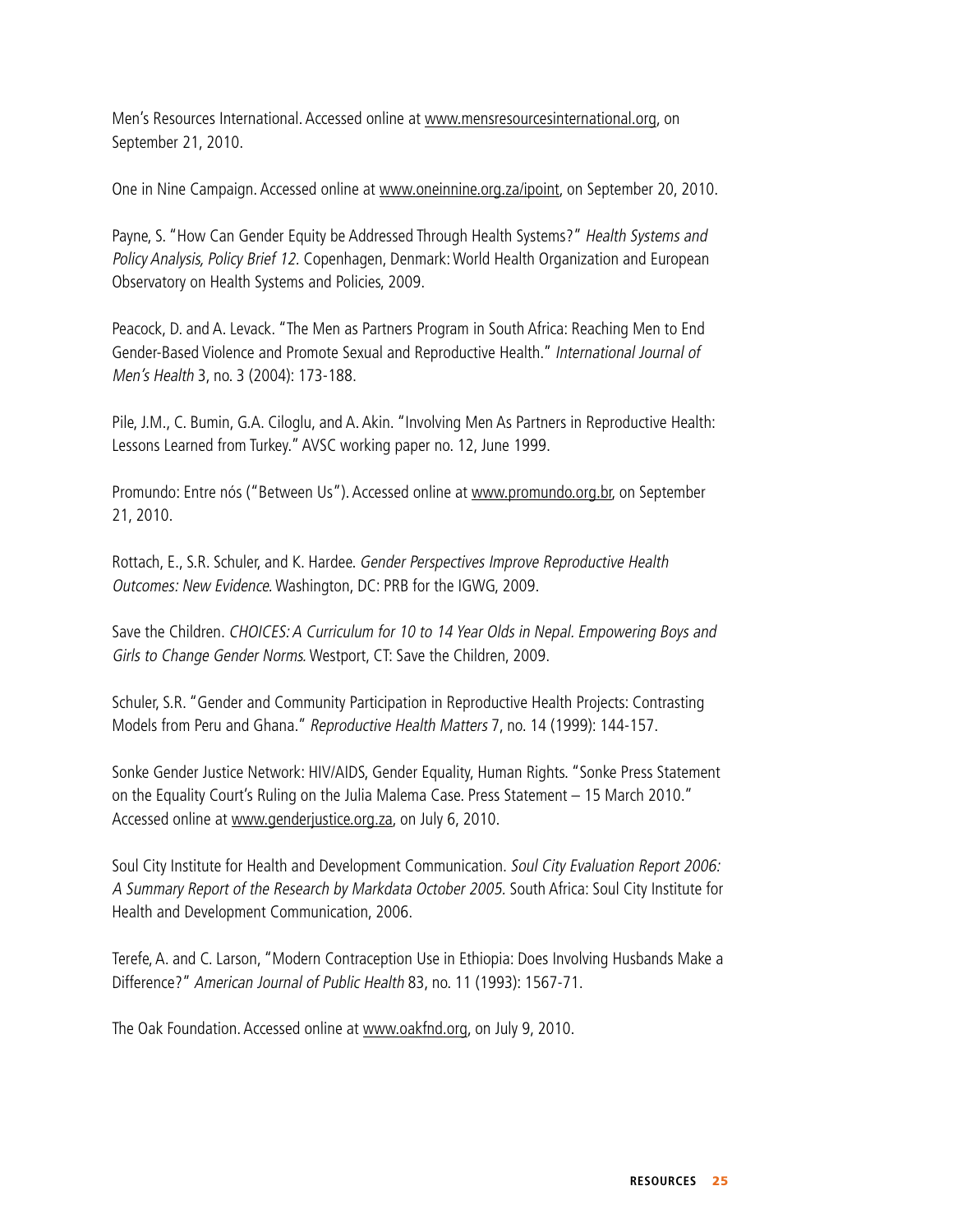TOSTAN. Breakthrough in Senegal: Ending Female Genital Cutting. New York, NY: Population Council, 1999.

Underwood, C. et al. "Reconstructing Gender Norms through Ritual Communication: A Study of African Transformation." Journal of Communication. Baltimore, MD: Johns Hopkins University, Forthcoming.

United States Department of State, Bureau of Democracy, Human Rights and Labor, accessed online at [www.state.gov,](www.state.gov) 2009.

United States Department of State. Implementation of the Global Health Initiative: Consultation Document. Washington, DC: United States Department of State, 2009.

Usdin, S., E. Scheepers, S. Goldstein, and G. Japhet. "Achieving Social Change on Gender-Based Violence: A Report on the Impact Evaluation of Soul City's Fourth Series." Social Science and Medicine 61, no. 11 (2005): 2434-45.

Varkey, L.C., A. Mishra, A. Das, E. Ottolenghi, D. Huntington, S. Adamchak, M.E. Khan, and F. Homan. Involving Men in Maternity Care in India. New Delhi, India: Population Council, 2004.

Welbourn, A. Stepping Stones: A Training Package in HIV/AIDS, Communication and Relationship Skills. London, England: Strategies for Hope, 1995.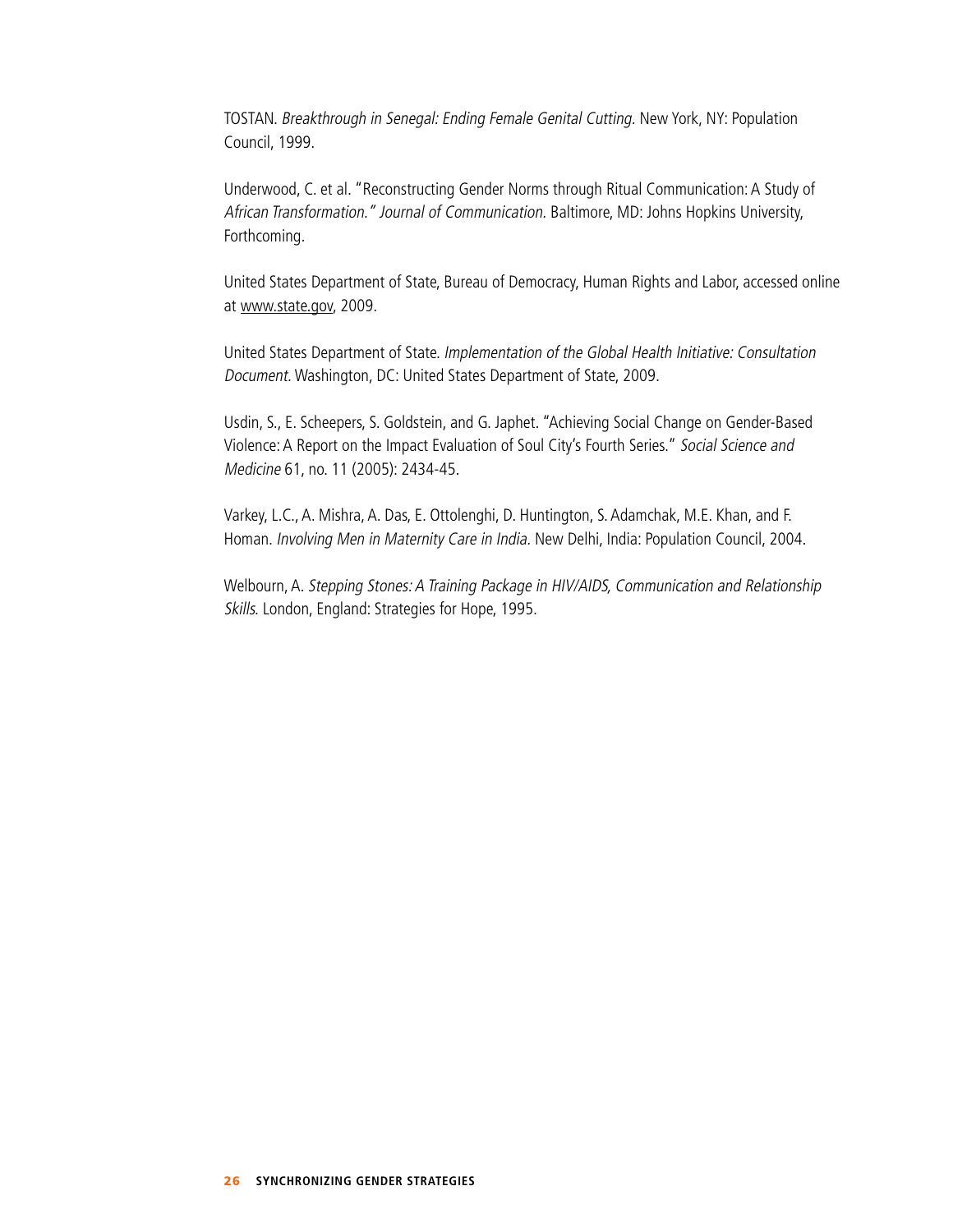## Appendix I. Operational Elements of Gender-Synchronized Programming

| <b>Element of Gender</b><br>Synchronization                                             | <b>Key Questions to Ask</b><br>about Each Element                                                                                                                                                         | Examples of Ways that Gender-Synchronized Programs<br><b>Can Address Each Element</b>                                                                                                                                                                                                                                                                                                                                                                                                                                                                                                                                                        |
|-----------------------------------------------------------------------------------------|-----------------------------------------------------------------------------------------------------------------------------------------------------------------------------------------------------------|----------------------------------------------------------------------------------------------------------------------------------------------------------------------------------------------------------------------------------------------------------------------------------------------------------------------------------------------------------------------------------------------------------------------------------------------------------------------------------------------------------------------------------------------------------------------------------------------------------------------------------------------|
| Flexible gender roles                                                                   | Does the program address<br>social constructions of mas-<br>culinity and femininity?                                                                                                                      | Group educational workshops that consider how both men and women are<br>socialized<br>Example: Program H and Program M<br>$\bullet$<br>www.promundo.org.br (page 13)                                                                                                                                                                                                                                                                                                                                                                                                                                                                         |
| Intentionality in reaching<br>out to both sexes to<br>promote mutual under-<br>standing | Does the program provide<br>opportunities for men and<br>women to engage in con-<br>structive dialogue?<br>Does the program help<br>explore the gender-related<br>vulnerabilities of men and of<br>women? | Helping groups of older women, younger women, older men and younger<br>men develop theater skits to illustrate their experiences with SRH and gender<br>issues<br>Example: Stepping Stones<br>http://www.steppingstonesfeedback.org/ (page 14)<br>Example: African Transformation in Uganda uses video portraits of ordi-<br>nary men and women who have overcome gender-related obstacles to<br>develop their ability to question norms and build their confidence<br>Underwood, C., et al., "Reconstructing Gender Norms through Ritual<br>Communication: A Study of African Transformation," Journal of Communi-<br>cation (Forthcoming). |
| Equalization in balance<br>of power and pursuit of<br>gender justice                    | Does the program provide<br>opportunities for men and<br>women to develop and<br>collaborate for a common<br>cause?                                                                                       | Men's groups holding public figures accountable for sexist remarks<br>Example: Sonke takes on Malema through the Equality Court for gender<br>hate speech<br>http://www.genderjustice.org.za/press-releases/sonke-press-statement-<br>on-the-equality-courts-ruling-on-the-julius-malema-case (page 13)                                                                                                                                                                                                                                                                                                                                      |
| Freedom from violence                                                                   | Does the program develop<br>strategies that engage both<br>men and women in prevent-<br>ing and responding to<br>gender-based violence?                                                                   | Personal narratives of men and women sharing their experiences with HIV<br>and family violence<br>Example: EngenderHealth Men As Partners Digital Stories<br>http://www.engenderhealth.org/our-work/gender/digital-stories-south-<br>africa.php                                                                                                                                                                                                                                                                                                                                                                                              |
| Human rights for both<br>men and women                                                  | Does the intervention pro-<br>mote the rights of both men<br>and women?                                                                                                                                   | Developing policies on gender-based violence that protect both male and<br>female survivors<br>Program Example: One in Nine Campaign (page 18)                                                                                                                                                                                                                                                                                                                                                                                                                                                                                               |
| In M&E:<br>Gender equality as a<br>measure of program<br>success                        | Does the program measure<br>outcomes related to health<br>and gender equity with both<br>sexes?                                                                                                           | Validating findings by looking at effects on partner<br>Friedewald, M., R. Fletcher, and H. Fairbairn, "All-Male Discussion Forums<br>for Expectant Fathers: Evaluation of a Model," Journal of Perinatal Educa-<br>tion 14, no.2 (2005): 8-18.<br>www.ncbi.nlm.nih.gov/pmc/articles/PMC1595245/                                                                                                                                                                                                                                                                                                                                             |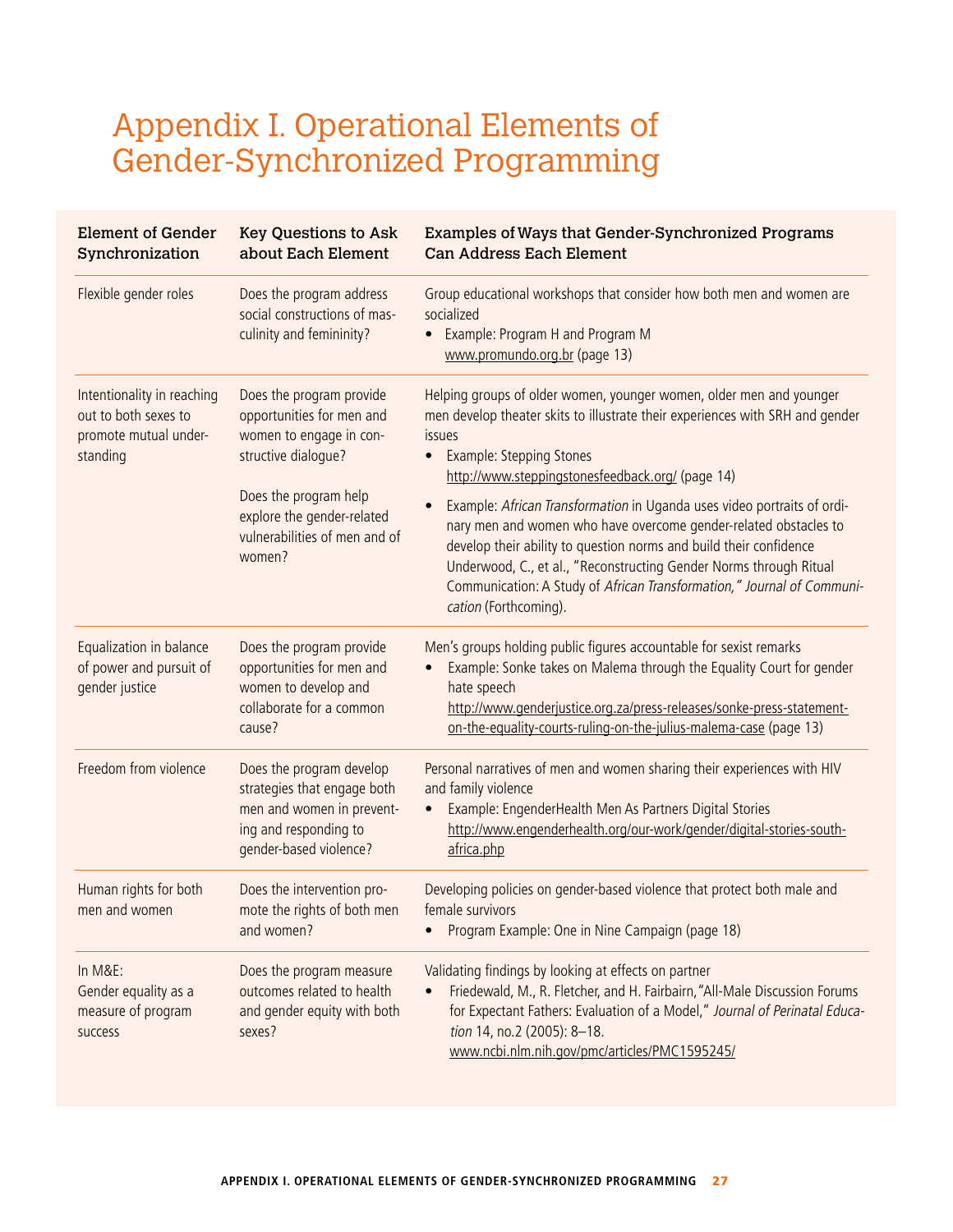## Appendix II. Glossary

**Constructive men's engagement (CME)** promotes gender equity; increases men's support for women's sexual and reproductive health and children's well being; and advances the reproductive health of both men and women. Men can be constructively engaged as clients, supportive partners, and as agents of change.

**Egalitarian attitudes** hold that all people should be treated as equals and have the same political, economic, social, and civil rights; and/or advocate the removal of economic inequalities among people.

**Gender** refers to the socially constructed roles, behaviors, activities, and attributes that a given society considers appropriate for men and women.

**Gender-based violence** connotes violence that targets individuals or groups of individuals on the basis of their gender. Gender-based violence may result in physical, sexual or psychological harm. Terms such as Intimate Partner Violence, Sexual Violence, and Domestic Violence are used to describe gender-based violence in its various forms.

**Gender equality** is equal treatment of women and men in laws and policies, and equal access to resources and services within families, communities, and society at large.

**Gender equity** connotes fairness and justice in the distribution of opportunities, responsibilities, and benefits available to men and women, and the strategies and processes used to achieve gender equality. Equity is the means, equality is the result.

**Gender identity** refers to one's sense of oneself as a man, a woman, or transgender.

**Gender integration continuum** is a tool used by the Interagency Gender Working Group (IGWG) to categorize project approaches by how they treat gender norms and inequities in the design, implementation, and evaluation of programs or policy. These include:

**Gender-accommodating** approaches acknowledge the role of gender norms and inequities while seeking to develop actions that adjust to and often compensate for them.

**Gender-exploitative** approaches take advantage of rigid gender norms and existing imbalances in power to achieve program objectives.

**Gender-transformative** approaches actively strive to examine, question, and change rigid gender norms and imbalance of power as a means of reaching gender equity objectives.

**Gender norms** are societal messages that dictate what is appropriate or expected behavior for males and females.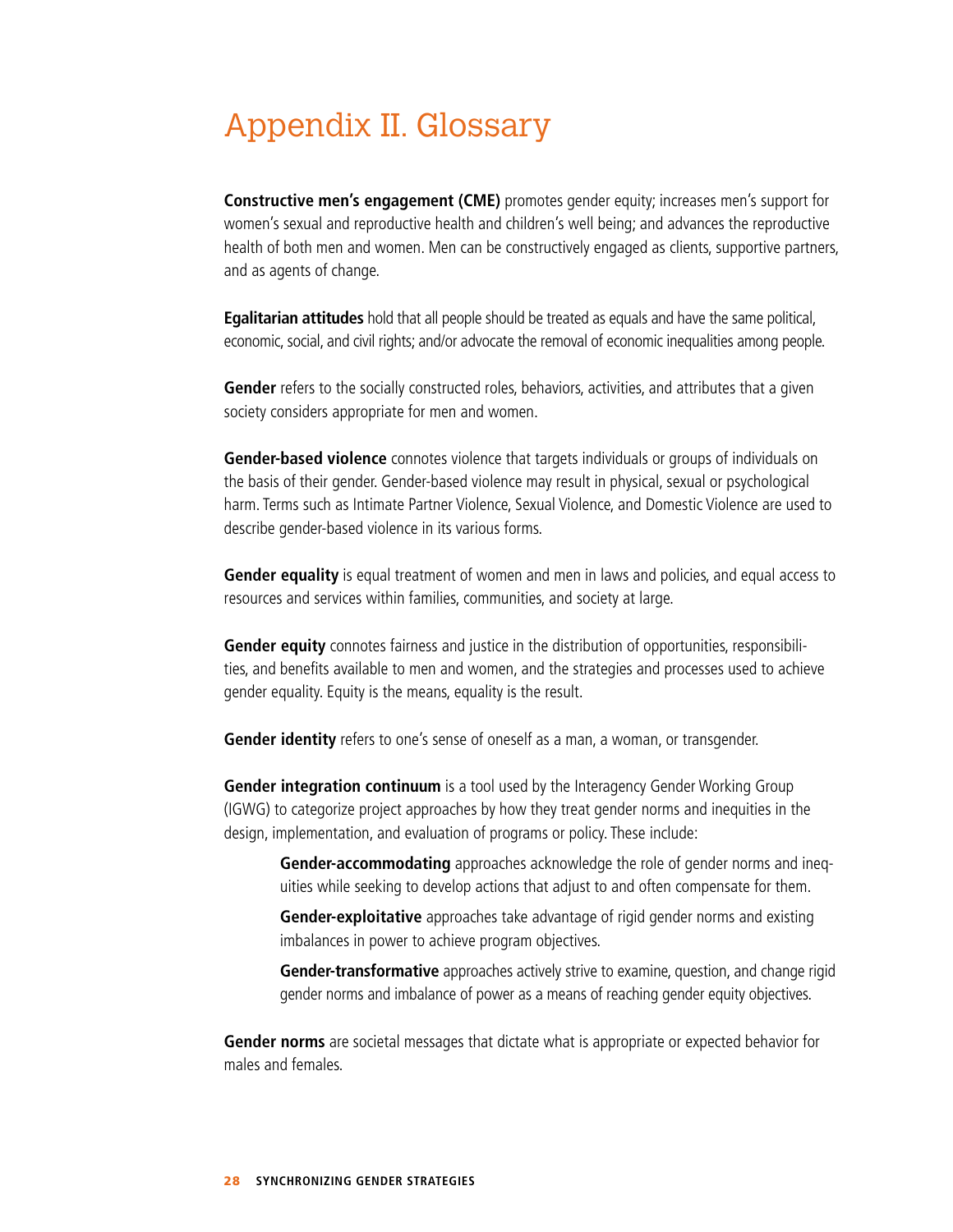**Gender relational perspective** reflects the idea that gender norms, roles, and vulnerabilities and the meanings of masculinities and femininities—are constructed through the individual and collective interactions between women and men and, indeed, between everyone in society. The social meanings of masculinities and femininities—and all that happens because of these meanings—are constructed in contrast and relation to each other.

**Gender-synchronized** approaches are the intentional intersection of gender-transformative efforts reaching both men and boys and women and girls of all sexual orientations and gender identities. They engage people in challenging harmful and restrictive constructions of masculinity and femininity that drive gender-related vulnerabilities and inequalities and hinder health and well-being. Such approaches can occur simultaneously or sequentially, under the same "programmatic umbrella" or in coordination with other organizations. Gender-synchronized approaches seek to equalize the balance of power between men and women in order to ensure gender equality and transform social norms that lead to gender-related vulnerabilities. Their distinctive contribution is that they work to increase understanding of how everyone is influenced and shaped by social constructions of gender. These programs seek to identify or create shared values among women and men, within the range of roles they play (i.e., mothers-in-law, fathers, wives, brothers, caregivers, and so on), that promote human rights, mutual support for health, non-violence, equality, and gender justice.

**Political economy of health** refers to a body of analysis and a perspective on health that seeks to understand the conditions that shape health and health services in the context of broader social, economic, and political relationships. This perspective provides the conceptual tools for understanding the local, national, and global relationships that frame the social and environmental determinants of individual health, funding for health services, and health policy.

**Sex** refers to the biological and physiological characteristics that define men and women.

**Social construction** (of masculinity and femininity) refers to the fact that being viewed as a man or a woman in any given society is defined not just by the biological traits they posses, but by the unwritten rules or norms about what is expected of us based on our sex.

**Women's empowerment** is a social process whereby women acquire power individually and collectively. It enhances women's capacity to act independently (self-determination), control assets, and make choices and decisions about all aspects of one's life. It is the process by which unequal power relations are transformed and women gain greater equality with men. At the government level, this includes the extension of all fundamental social, economic, and political rights to women. On the individual level, this includes processes by which women gain inner power to express and defend their rights and gain greater self-esteem and control over their own lives and personal and social relationships.